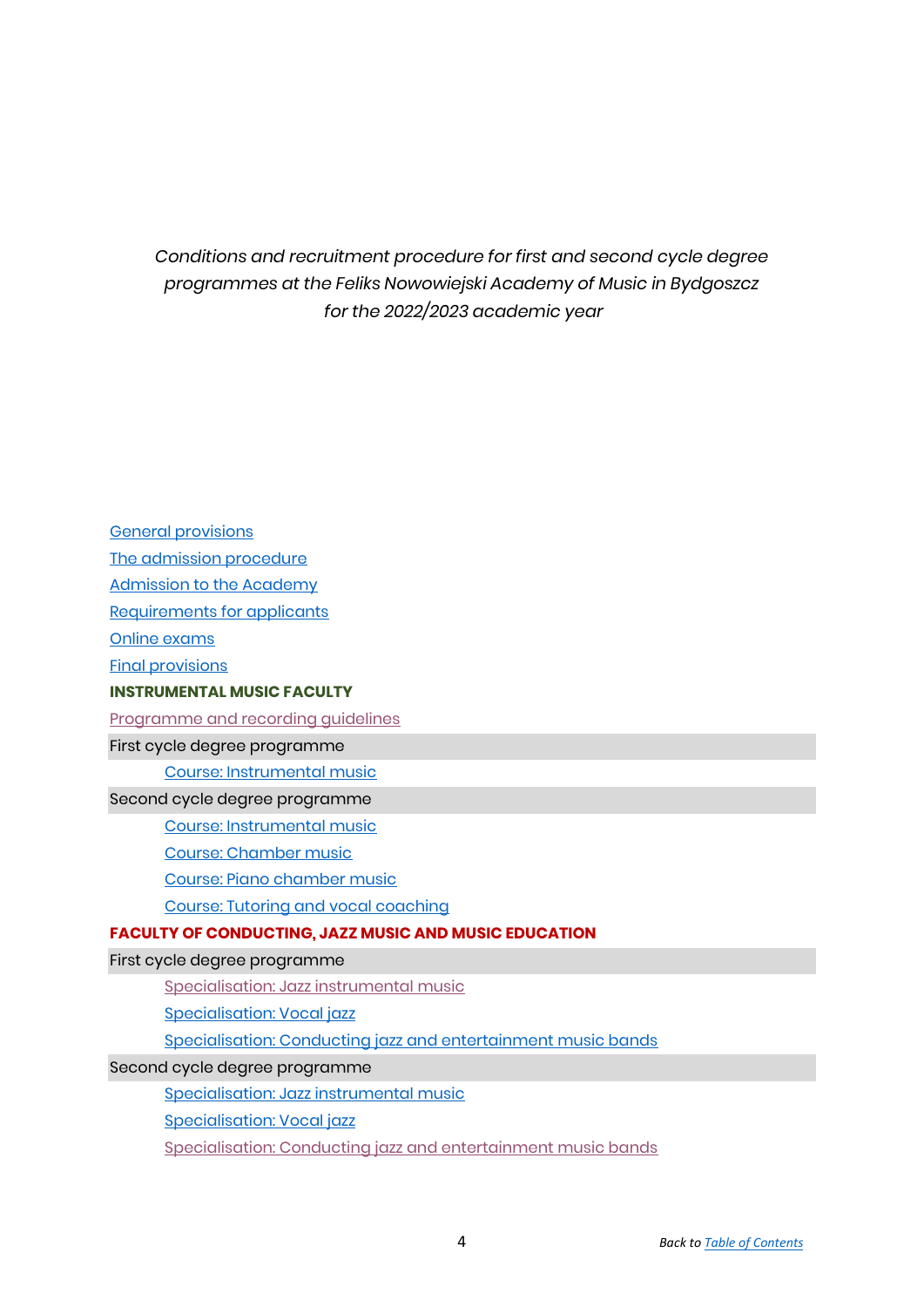## **Chapter 1.General provisions**

#### **Section 1**

This document defines the terms and conditions of admissions and enrolment procedures for first and second cycle degree programmes at the Feliks Nowowiejski Music Academy in Bydgoszcz.

- 1. The courses at the Feliks Nowowiejski Music Academy in Bydgoszcz are conducted as 3-year first cycle degree programmes (undergraduate) (for the faculties of: Composition, Music Theory and Sound Design; Instrumental Music; Conducting, Jazz Music and Music Education) and 4-years first cycle degree programme (for the Faculty of Vocal Music and Drama), as well as 2-year second cycle degree programmes.
- 2. The courses are provided on a full-time basis.
- 3. 1st year admissions for the 2021/2022 period will be held for all of the programme types listed above.
- 4. The following terms used throughout this document shall have the following meaning:
	- 1) "Academy", "AMFN" Feliks Nowowiejski Music Academy in Bydgoszcz and the first and second cycle study programmes it provides;
	- 2) "Chancellor", "head of the basic organisational units", "Head of the Admissions Office" – persons who hold the respective positions at the Feliks Nowowiejski Music Academy in Bydgoszcz;
	- 3) "Applicant" persons applying to enrol for first or second cycle degree programmes at the Feliks Nowowiejski Music Academy in Bydgoszcz;
	- 4) "IRK System" refers to the Online Applicant Registration System for the Feliks Nowowiejski Music Academy in Bydgoszcz which is available on the Academy's website.
	- 5) "Entry exams" additional entry exams conducted by the Feliks Nowowiejski Music Academy in Bydgoszcz in accordance with Art. 70(4) of the higher education and science Act of 20 July 2018;
	- 6) "Remote exam", "online exam" an exam conducted through means of electronic communication.

#### **Section 2**

- 1. In 2021, all additional entry exams for the Feliks Nowowiejski Music Academy in Bydgoszcz are conducted at the Academy's premises.
- 2. In exceptional cases it is allowed for the additional entry exams to be conducted with the use of electronic communication means.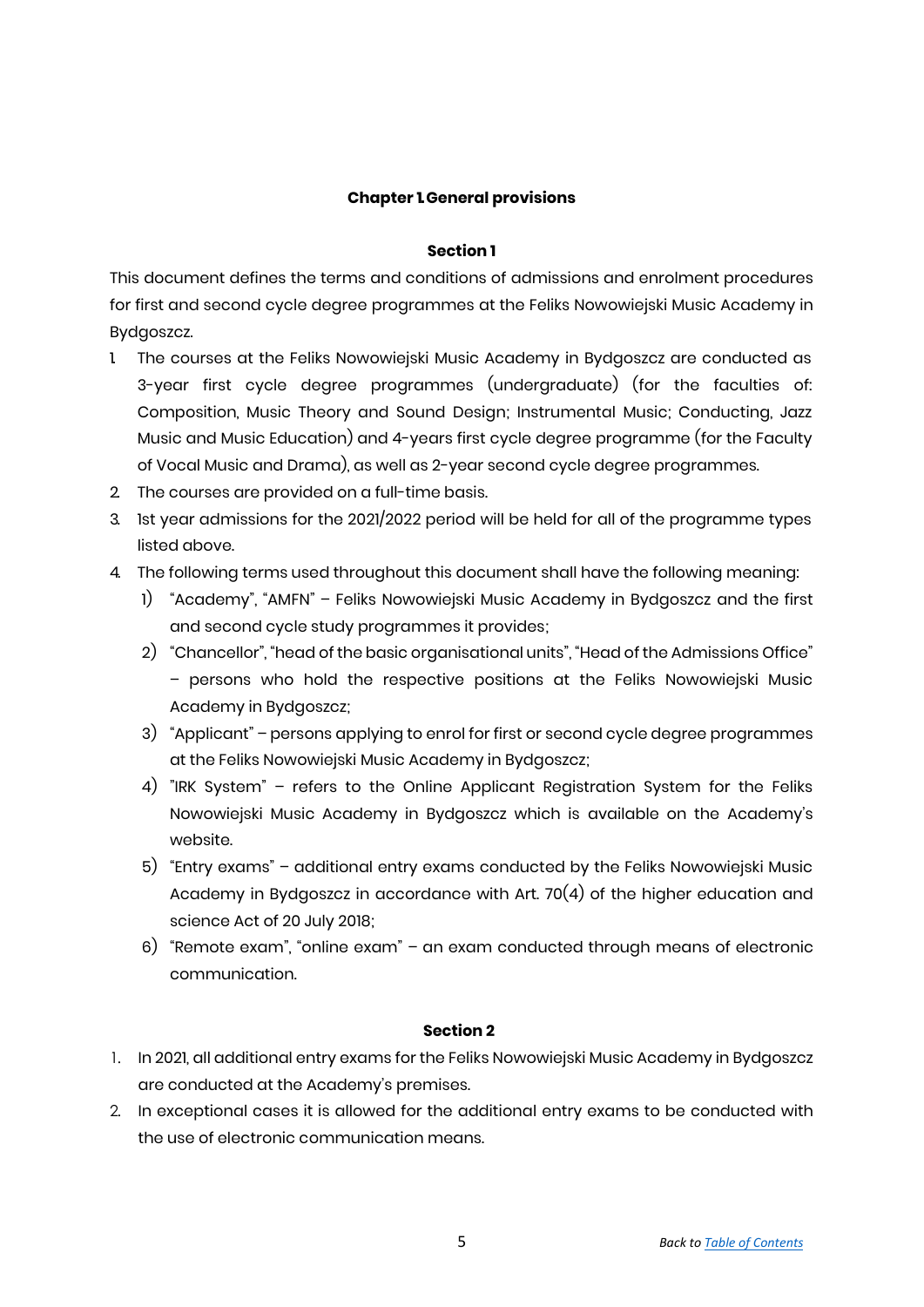## **Chapter 2. The admission procedure**

#### <span id="page-2-0"></span>**Section 3**

- 1. The admission procedures are conducted by the Admissions Committees appointed in accordance with Art. 72(1) of the abovementioned Act.
- 2. The Admissions Committees conduct the admission procedures and perform the assessment of learning outcomes of the applicant's education.
- 3. The chair and the members of the Admissions Committees are appointed by the Chancellor on the basis of Section  $29(4)(b)$  of the Byelaws of the Feliks Nowowiejski Music Academy in Bydgoszcz.
- 4. The Admissions Committee consists of:
	- 1) Head of the Admissions Office as the chair;
	- 2) 4 members to represent all faculties of the Academy.
- 5. Additional entry exams are conducted by the Exam Committees appointed by the heads of the basic organisational units.
- 6. The Admissions Office supervises the admissions procedures of the Academy.
- 7. The tasks of the Admissions Office are, in particular:
	- 1) management of the IRK system;
	- 2) producing the list of the applicants that are approved to take entry exams;
	- 3) determining a detailed plan for the entry exams;
	- 4) notifying the applicants about the set dates of the entry exams;
	- 5) coordinating the work of the Exam Committees;
	- 6) preparing and announcing the results of the admission process;
	- 7) notifying the applicants about the results of the admissions process;
	- 8) collecting the documentation and producing a report from the results of the admission process.

## **Section 4**

Additional entry exams in the scope not assessed by the matriculation exam (Matura) are conducted in accordance with Art. 70(4) of the abovementioned Act and are intended to assess artistic abilities and preparedness to undertake a higher education course.

## **Section 5**

- 1. Additional entry exams are of competitive nature and may involve the following exams, depending on the field of study applied for:
	- 1) practical exam;
	- 2) supplementary music subjects exam (written or oral);
	- 3) an exam on matters related to the field of study applied for (written or oral).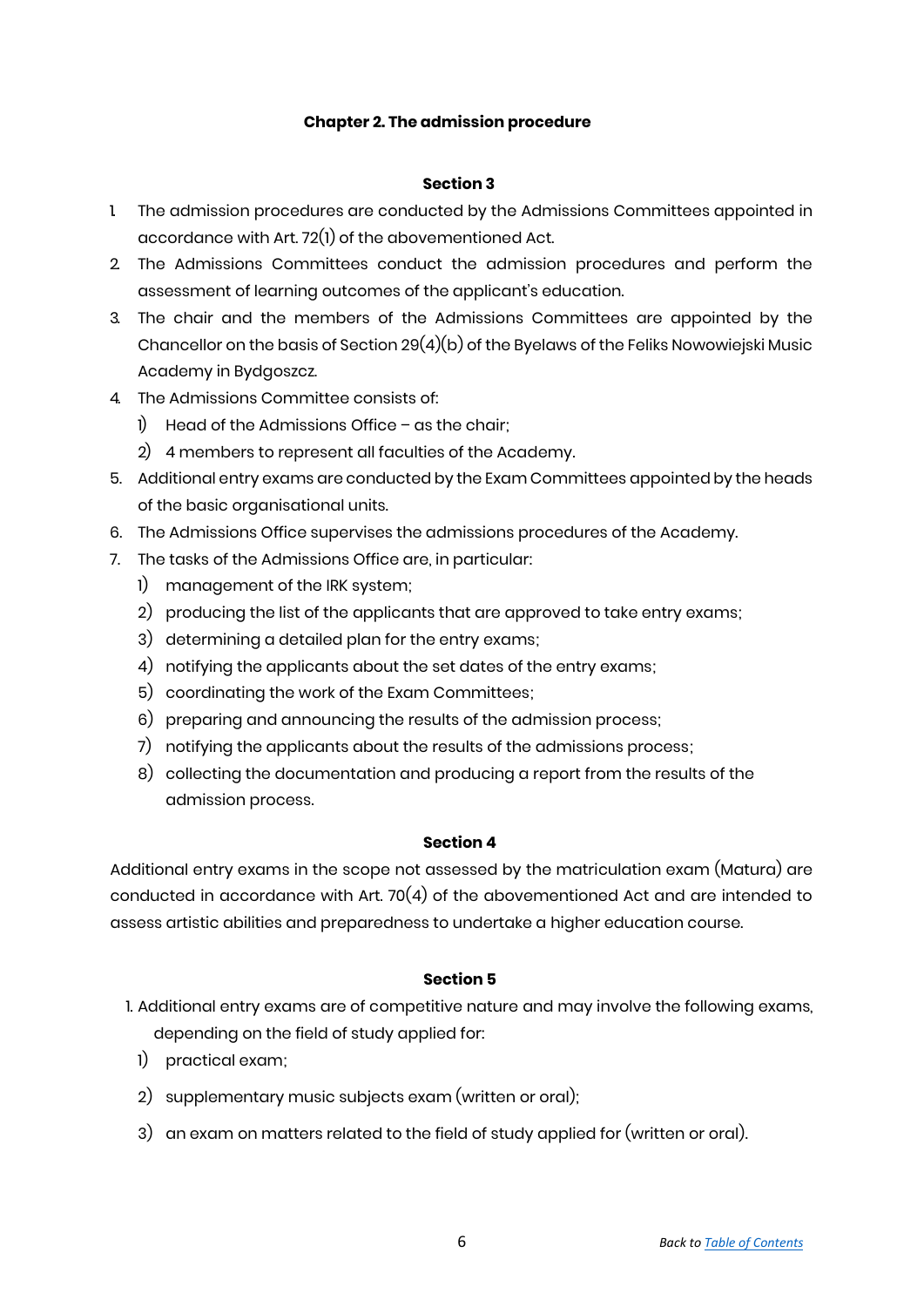- 2. In accordance with Art. 70(3) in connection with Art.  $69(2)$  of the higher education and science Act of 20 July 2018, the condition of admission to the Academy is obtaining a passing mark in the written section of the matriculation exam for the following subjects:
	- 1) Polish, basic (min. score: 30%);
	- 2) mathematics, basic (min. score: 30%);
	- 3) foreign language, basic (min. score: 30%); or
	- 4) language of instruction (for Poles studying abroad).
- 3. The score of the matriculation exam for the abovementioned subjects is not scored/counted, except for the Sound Design course.
- 4. In regard to the applicants for the Sound Design course who attain at least the minimum required number of points at each stage of examination, the score achieved by them in the mathematics or physics section of their matriculation exam will be recalculated in a 25-point scale, in accordance with the detailed rules for entry exams provided in Appendix No. 1 to this document.
- 5. The admission procedure for the  $1<sup>st</sup>$  year of study is of a competitive nature, it is scored with a point system, and its results are public.
- 6. The final score in the admission procedure is the sum of all points from the exams.
- 7. The entry exams may include an assessment of audio-visual recordings provided by the applicants in the IRK System.
- 8. The exams are scored within a 0-25 point scale.
- 9. The results for each exam is calculated in accordance with "Detailed rules for entry exams", which are provided as Appendix No. 1 to this document.
- 10. In exceptional cases it is allowed for an exam to be omitted in the admission procedure for all applicants for the given course/specialisation/field of study.
- 11. In the case described in Item 10 above, all applicants receive the maximum number of points for the omitted exam.
- 12. It is not allowed to omit all exams in the admission process for the given course/specialisation/field of study.
- 13. The applicant may access the results of each exam via their account in the IRK System.
- 14. The applicants have the right to review the documents containing the scores achieved by them in the exams.

In accordance with Section 38(1) of the 27.09.2018 Regulation of the Ministry of Higher Education and Science on studying (Journal of Laws 1861 of 28.09.2018), all applicants must make a payment in the amount of PLN 150 to the account of the Academy.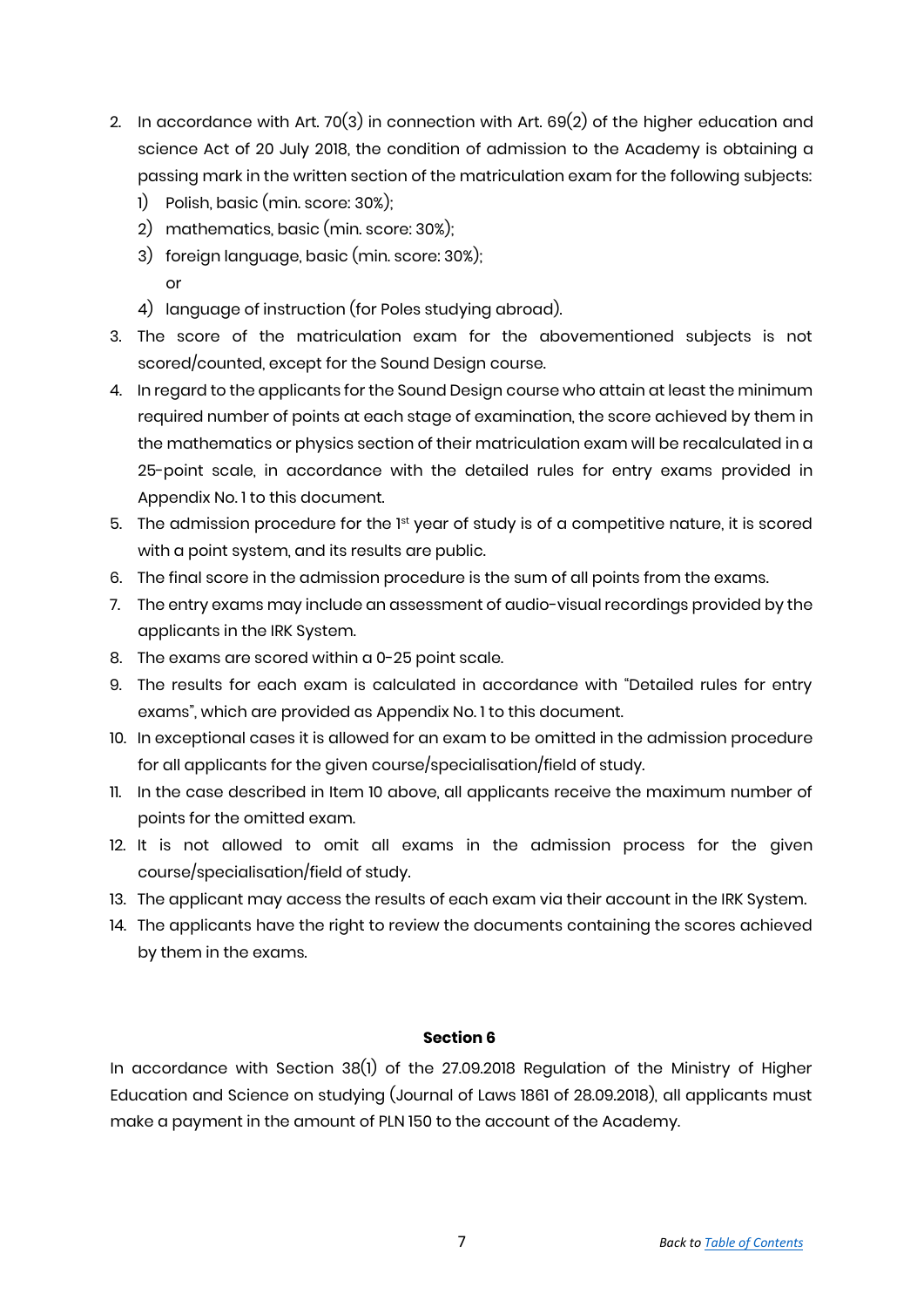Terms and conditions of admission and enrolment procedures applies to applicants for first and second cycle degree programmes who are of Polish or foreign nationality in accordance with the higher education and science Act of 20 July 2018 (Art. 59 and Art. 323(1)).

## **Section 8**

- 1. Applicants with a recognised level of disability may apply to the Head of the Admissions Office to have the admission procedure adapted to the type and level of their disabilities.
- 2. The decision on adapting the admission procedure is made by the Head of the Admissions Office.

## **Section 9**

- 1. The applicant is informed about the admission procedures, exam dates, dude dates for providing documentation, and due dates related to online admissions solely over the internet through the IRK system.
- 2. The Academy reserves the right to process personal data of the applicants to the extent necessary for admission purposes, in accordance with the Regulation (EU) 2016/679 of the European Parliament and of the Council of 27 April 2016 on the protection of natural persons with regard to the processing of personal data and on the free movement of such data, and repealing Directive 95/46/EC (General Data Protection Regulation, hereinafter referred to as the GDPR). In case a person is admitted to the Academy, their personal data will be used for matters related to the course.

## <span id="page-4-0"></span>**Chapter 3. Admission to the Academy Section 10**

- 1. The Admissions Committee enters an applicant into the student list on the basis of the reports of the Exam Committees, and in consideration of the provisions of Section 2 and of the limitations of places for each particular course/specialisation/field of study.
- 2. To be entered into the student list the applicant must send via post or personally deliver to the Academy's address the documents listed in Section 13 – for Polish nationals and Section 14 – for foreigners.

## **Section11**

1. Applicants who pass the entry exams but are placed on the reserve list due to lack of available places will be appropriately informed by the IRK system about the possibility of supplementing their documentation in case a place on the list of admitted applicants becomes available.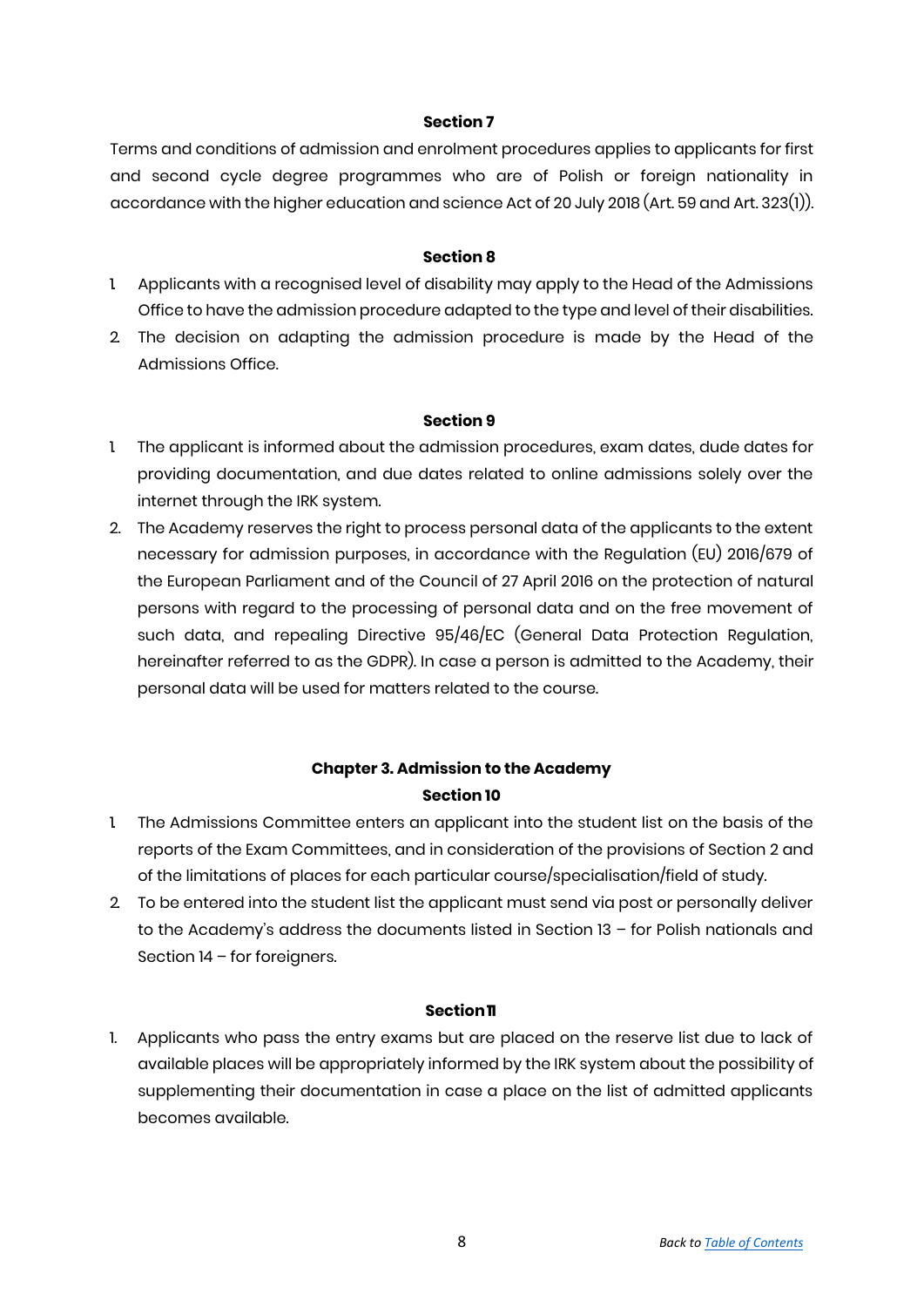- 2. The required documents must be sent to the Academy within 7 days of receiving notice of a place becoming available. Providing the required documents will be synonymous with being entered onto the student list.
- 3. Original documents must be delivered to the Academy no later than 30<sup>th</sup> of September.

- 1. The refusal of admission to the Academy is an administrative decision and may be appealed with the Chancellor within 14 days.
- 2. The decision of admission or refusal of admission of foreigners to the Academy for first and second cycle degree programmes is delivered via post with requested return receipt.

## <span id="page-5-0"></span>**Chapter 4. Requirements for applicants**

## **Section 13**

- 1. Admissions for first and second cycle degree programmes for Polish nationals consist of the following stages:
- 2. **STAGE I** Qualifying for additional admission exams:
	- 1) The candidate is required to register in the IRK system, which is available on the University's website.
	- 2) The registration in the IRK system entails:
		- a) Setting up an individual account;
		- b) Filling in the details required by the system;
		- c) Enrolment for admission exams in for selected degree programmes.
	- 3) You can register in the IRK system from 19 April through 31 May 2022.
	- 4) The enrolment fee of 150 PLN needs to be paid by 31 May 2022 at the latest to an individual account, the number of which will be generated for each candidate. The individual account number can be found in the "Payments" tab, which is available after the candidate logs in to their personal account in the IRK system.
	- 5) By 31 May 2022, the candidate needs to deliver a signed application generated by the IRK system to the Admissions Office by in person or via mail – the application forms sent via mail must be postmarked no later than 31 May 2022.
	- 6) The document should be placed in a folder with the first page of the application generated in the IRK system taped to the front.
	- 7) Additionally, the candidate should upload the following documents in a digital form to the IRK system (as per Appendix 1 – Specific rules for admission exams) for the following programmes and majors:
		- a) major: Composition original composed works;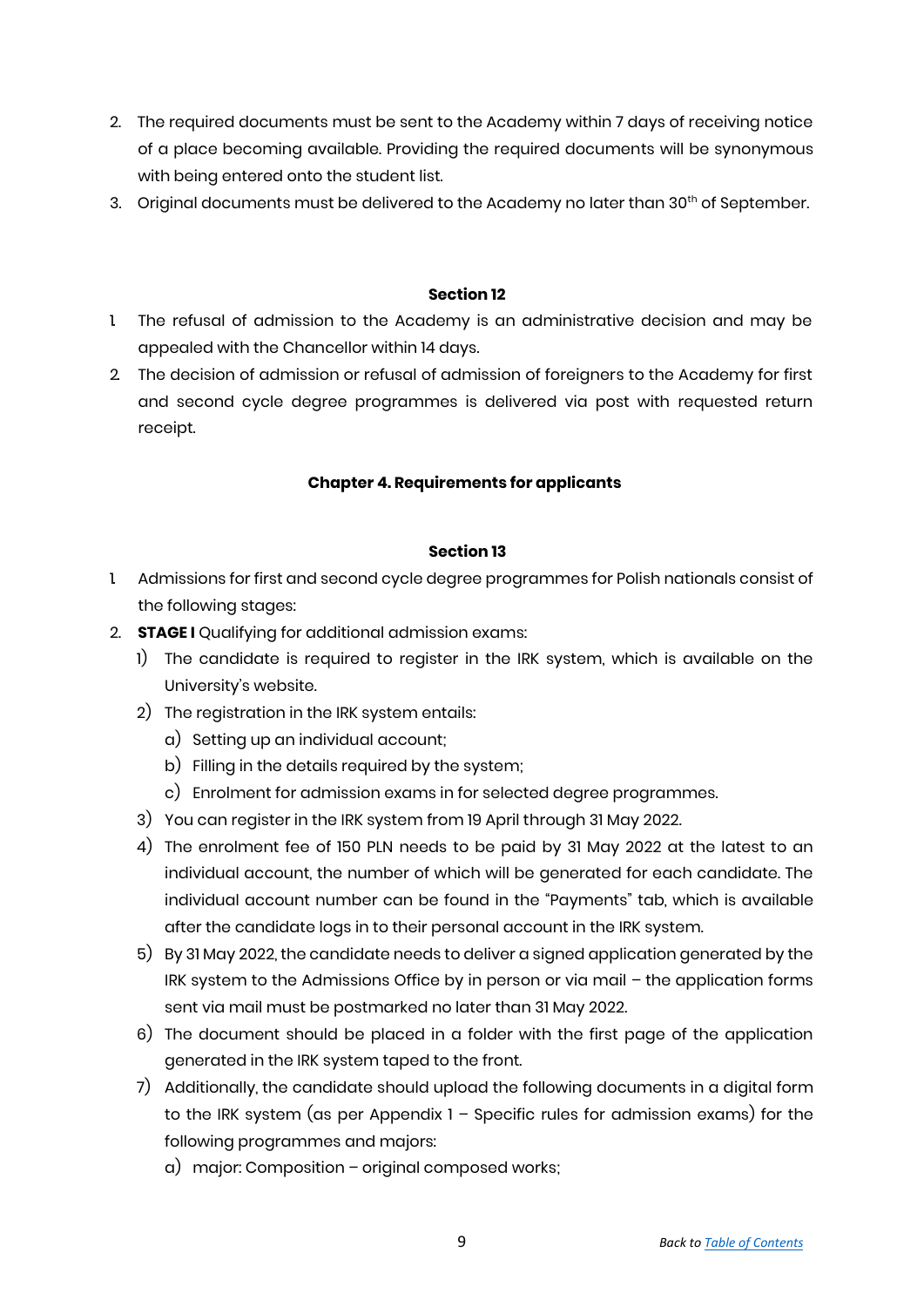- b) major: Sound Design portfolio;
- c) major: Film and Theatre Music portfolio.
- 8) Candidates who have completed the online registration process correctly and submitted the required documentation by the deadline will be given the "Qualified" status in the IRK system.

## 3. **STAGE II** Admission exams:

- 1) The qualified candidates will take admission exams according to the schedule published by the Admissions Office.
- 2) Scores awarded for each stage, admission status to the subsequent stages, results of additional admission exams, information concerning being added to the reserve list and information about admission / non-admission to the University are published in the candidates' personal accounts in the IRK system.
- 3) The information concerning passing the admission exam is not tantamount to admission to the University and enrolling the candidate in the list of students.
- 4) The Examination Committee may offer the candidate the opportunity to take an oral exam in English in the case of majors listed in §15, item 1, which allows them to start a study programme taught in English.
- 5) The information concerning the fact that an oral exam has been conducted in English will be included in the official examination record.
- 6) A candidate who decides to start their study programme in English in line with items 3 and 4 are required to submit an application to the Admissions Commission to change the relevant information in the IRK system.
- 4. **STAGE 3** The conditions of entering the applicant onto the student list:
	- 1) Applicants who receive a notice via the IRK system informing them that they passed their entry exams and who wish to undertake studies at the AMFN are obligated to send or personally deliver the following documents to the Academy's address up to 15 July 2021 (date of postmark):
		- a. manually signed declaration on undertaking studies at the AMFN;
		- b. original or authenticated copy of the general certificate of secondary school education;
		- c. original or authenticated copy of a higher education diploma (applicants for second cycle degree programmes).
	- 2) Due to the necessity of calculating the scores for the results of the mathematics or physics sections of the matriculation exam in case of applicants for the Sound Design faculty, the due date for delivering the declaration on undertaking studies at the AFMN is set for 22 July 2021. This due date applies only to the applicants for the Sound Design faculty.
	- 3) Delivering the abovementioned documents within the provided due dates is a requirement for the applicant to be entered onto the student list.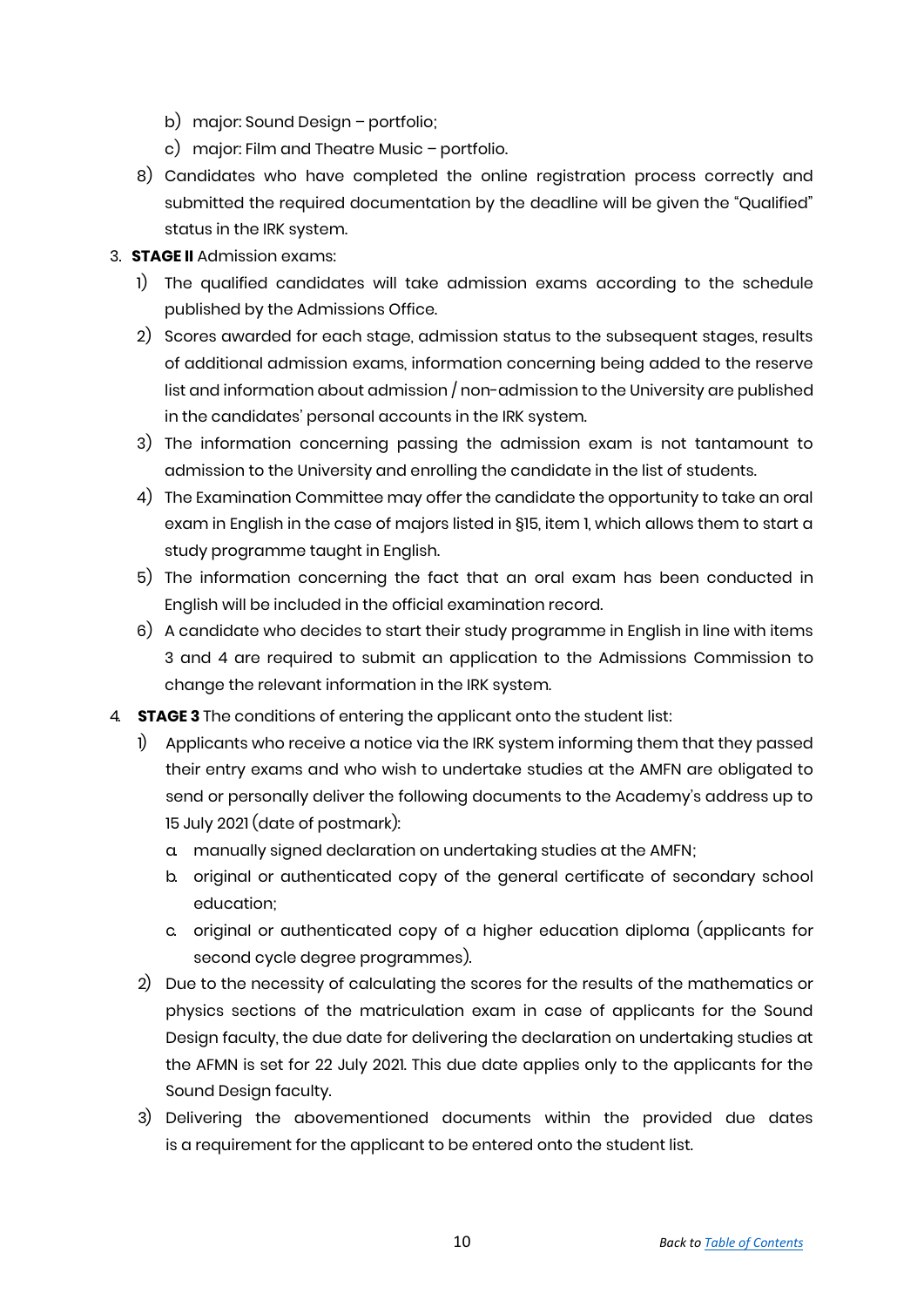- 1 The terms and conditions for admitting applicants from abroad are determined by the provisions of the *Higher education and science Act* of 20 July 2018 – Chapter 8, Art. 323 et seq.
- 2. Admissions for the first and second cycle degree programmes for foreigners adheres to the provisions of Section 13(2) and (3) and Section 14(3).
- 3. **STAGE 3** Terms and conditions of entering an applicant onto the student list:
	- 1) Applicants who are notified through the IRK system that they passed the entry exams and who wish to undertake studies at AMFN are obliged to send via post or personally deliver to the Academy's address the following documents, before and up to 15 July 2021:
		- a. manually signed declaration on undertaking studies at the AMFN;
		- b. applicants for first cycle degree programmes: matriculation diploma (its equivalent issued abroad) – original or authenticated copy;
		- c. a Polish translation of the matriculation diploma (certified translation);
		- d. applicants for second cycle degree studies: higher education diploma original or authenticated copy.
		- e. a Polish translation of the diploma (certified translation);
		- f. karta Polaka/Polish Card, if available;
		- g. a document certifying proficiency in the Polish language (one of the following):
			- (1) a certificate of completing a year-long course preparing for receiving education in Polish, issued by an entity designated by the minister responsible for matters of higher education;
			- (2) documents certifying graduation from a secondary education school where the classes were held in polish language
	- 2) Proficiency in the Polish language can also be confirmed by achieving at least the minimum score required in the oral exam.
	- 3) Due to the necessity of calculating the scores for the results of the mathematics or physics sections of the matriculation exam in case of applicants for the Sound Design faculty, the due date for delivering the declaration on undertaking studies at the AFMN is set for 22 July 2021. This due date applies only to the applicants for the Sound Design faculty.
	- 4) Delivering the abovementioned documents within the provided due dates is a requirement for the applicant to be entered onto the student list.

## **Section 15**

1. The Academy holds courses in English for first and second cycle degree programmes in the Instrumental Music as well as Jazz and Entertainment Music specialisations.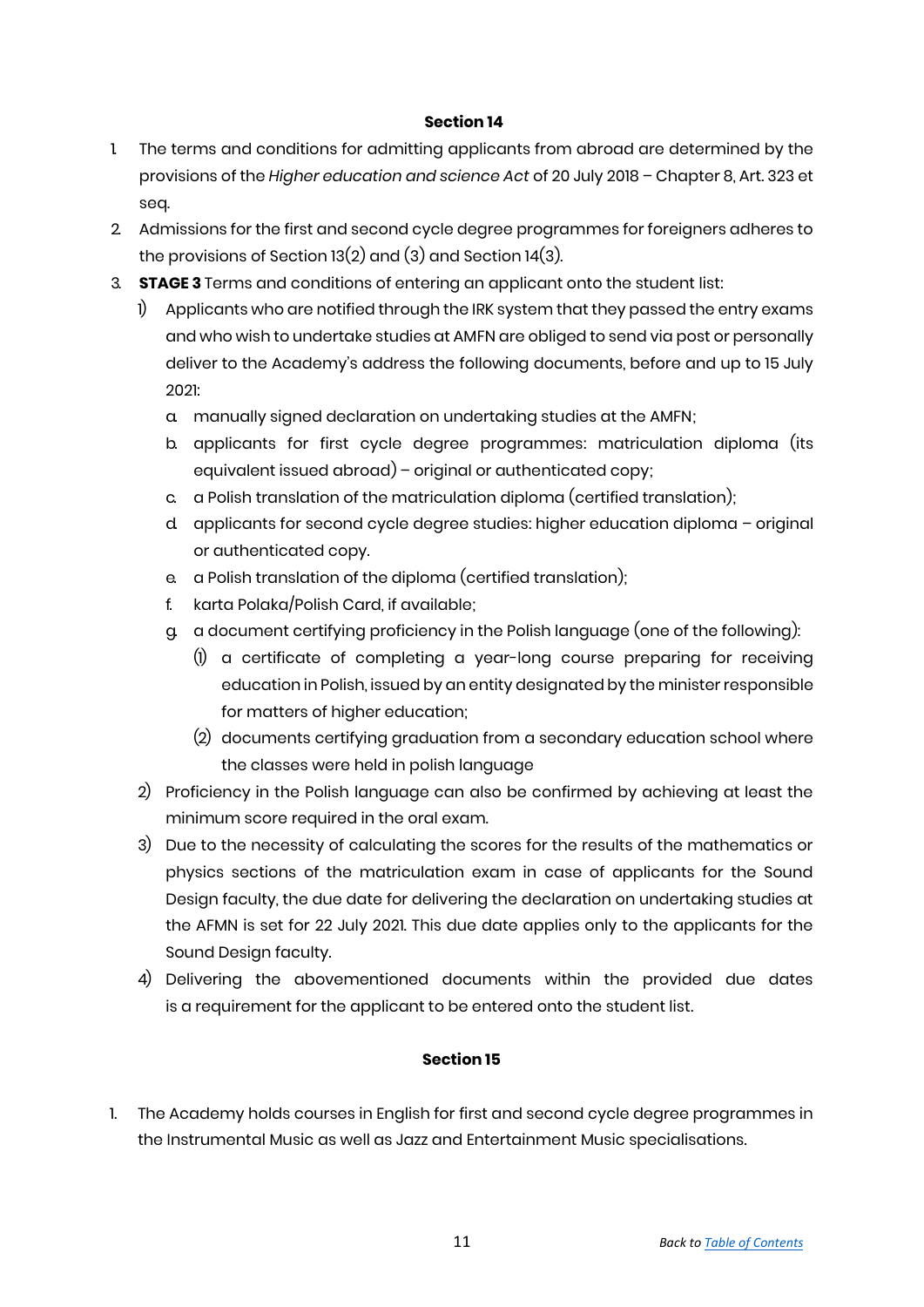2. Applicants applying for the degree programmes held in English are exempt from the obligation to prove their proficiency in Polish, and instead must present a certificate or a diploma from a school/university certifying their proficiency in English of at least B1 level for the first cycle degree programmes and at least B2 level for the second cycle degree programmes.

## **Chapter 5. Online exams**

#### <span id="page-8-0"></span>**Section 16**

- 1. The Academy holds the right to conduct entry exams with the use of means of electronic communication.
- 2. Should additional admission exams be held remotely, evaluation of audio-visual recordings uploaded by candidates to the IRK system is allowed by the deadline specified in the Admissions Office announcement.
- 3. In exceptional situations, the Head of the Admissions Office may consult the Examination Committee to admit a candidate to attend an in-person exam.
- 4. If the exam procedures require real-time contact with the applicant, Microsoft Teams platform shall be used to conduct the exam.
- 5. The applicant receives a link allowing them to connect to the Microsoft Teams platform on the day before the remote exam at the latest.
- 6. Receiving a link is not tantamount to being admitted to the given stage of the additional admission exams.
- 7. The Academy is not liable for bad quality of the internet connection being the result of technical problems on the applicant's part.
- 8. During the online exam the applicant is obligated to transmit both video and audio.
- 9. The camera must be set up in such a way as to show the applicant, and particularly their head, torso, and hands.
- 10. The applicant, at the request of the head of the Exam Committee, is obligated to show their identification document for identifying purposes.

#### **Chapter 6. Final provisions**

#### <span id="page-8-1"></span>**Section17**

1. Apart from the requirements provided in the Terms and conditions of admission and enrolment procedures for first and second cycle degree programmes at the Feliks Nowowiejski Music Academy in Bydgoszcz, provisions of the *Higher education and science Act* of 20 July 2018 shall apply.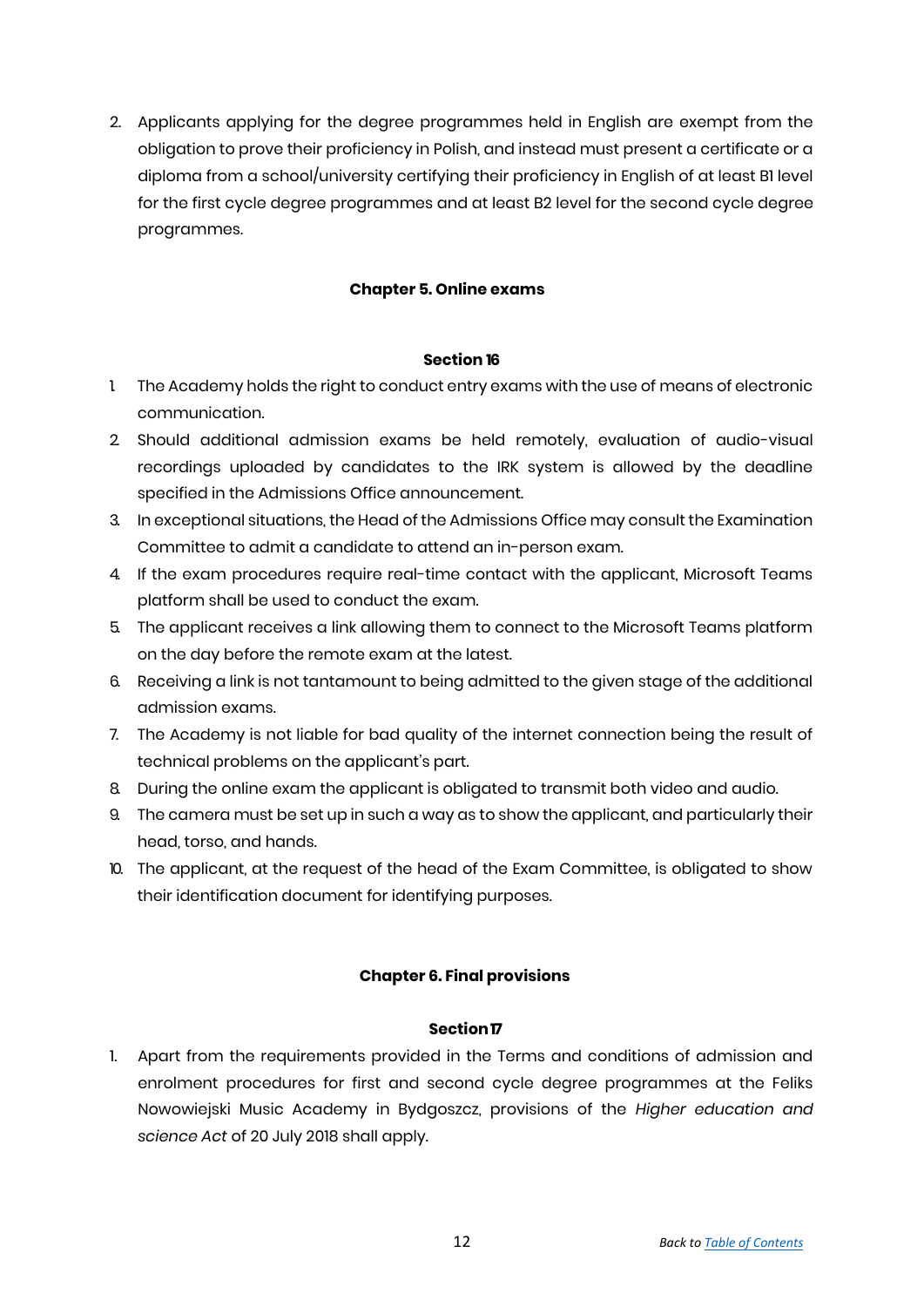- 2. Documents regulating the terms and conditions of admission are made available to the applicants at the Academy's headquarters and at the Academy's website.
- 3. The admissions schedule, the examination fees, the date of announcement of the results of the admission exams and the date of announcement of the admissions list will be announced on the University's website by 19 April 2022 at the latest.
- 4. In exceptional cases, for admission matters not governed by these regulations, the Admissions Committee shall decide.
- 5. For more details, please contact the Admissions Office:

e-mail: [rekrutacja@amfn.pl](mailto:rekrutacja@amfn.pl) address: Akademia Muzyczna imienia Feliksa Nowowiejskiego w Bydgoszczy ul. Słowackiego 7 85-008 Bydgoszcz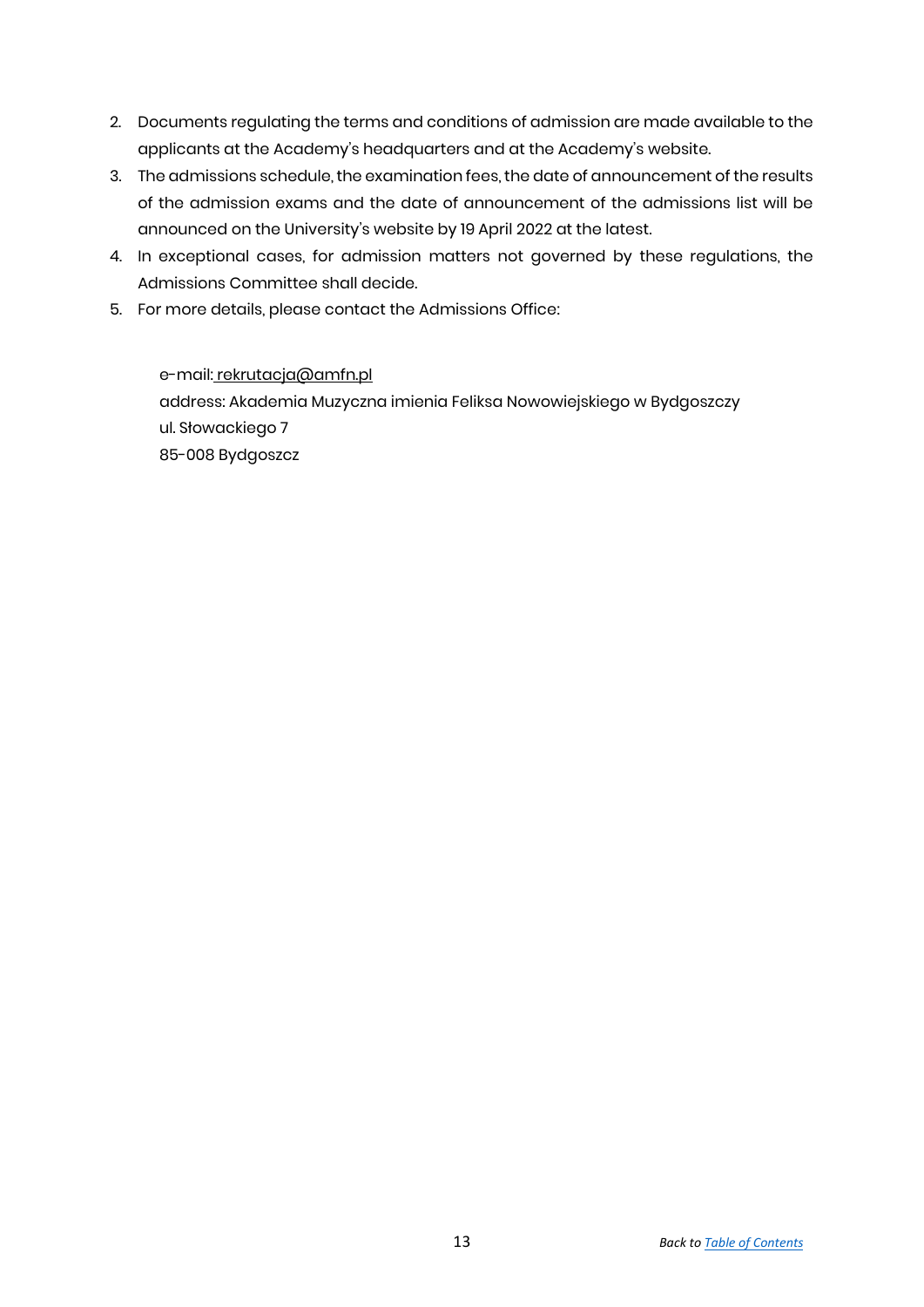## **INSTRUMENTAL MUSIC FACULTY**

## **I 3-year full-time course – FIRST CYCLE DEGREE PROGRAMME (UNDERGRADUATE)**

## <span id="page-10-0"></span>**COURSE: INSTRUMENTAL MUSIC**

(2-stage exam)

**Stage 1.** Playing the instrument - the candidate presents a 25-30-minute programme, including the items described in the [detailed guidelines](#page-20-0) (at the end of the document). The programme should be performed without a score (with the exception of wind instruments, percussion, harpsichord, organ, and historical instruments). The Committee reserves the right to cut the performance short.

In the case of remote exams, the candidate uploads the recorded performance as an MP4 video to the IRK system.

Recording Guidelines

- The recordings must contain audio and video in a resolution no higher than 720p;
- The recording should show the whole figure of the candidate, in particular their hands and face;
- Any editing or splicing of the recorded material is not allowed the entire performance needs to be recorded in a single take.
- Each of the performed songs may be recorded separately;
- The uploading module can be found in the enrolment application in the IRK system: my account  $\rightarrow$  enrolment applications  $\rightarrow$  additional information;

| I minimum score  | $(16 \text{ pts} \times 3) = 48 \text{ pts}$ |
|------------------|----------------------------------------------|
| l maximum score. | $(25 \text{ pts} \times 3) = 75 \text{ pts}$ |

**Stage 2 .** Course exam covering cultural knowledge, related to a particular course and specialisation (oral exam).

| I minimum score | <b>14</b> pts |
|-----------------|---------------|
| i maximum score | $25$ pts      |

The maximum total score for stages 1 and 2 is: 150 pts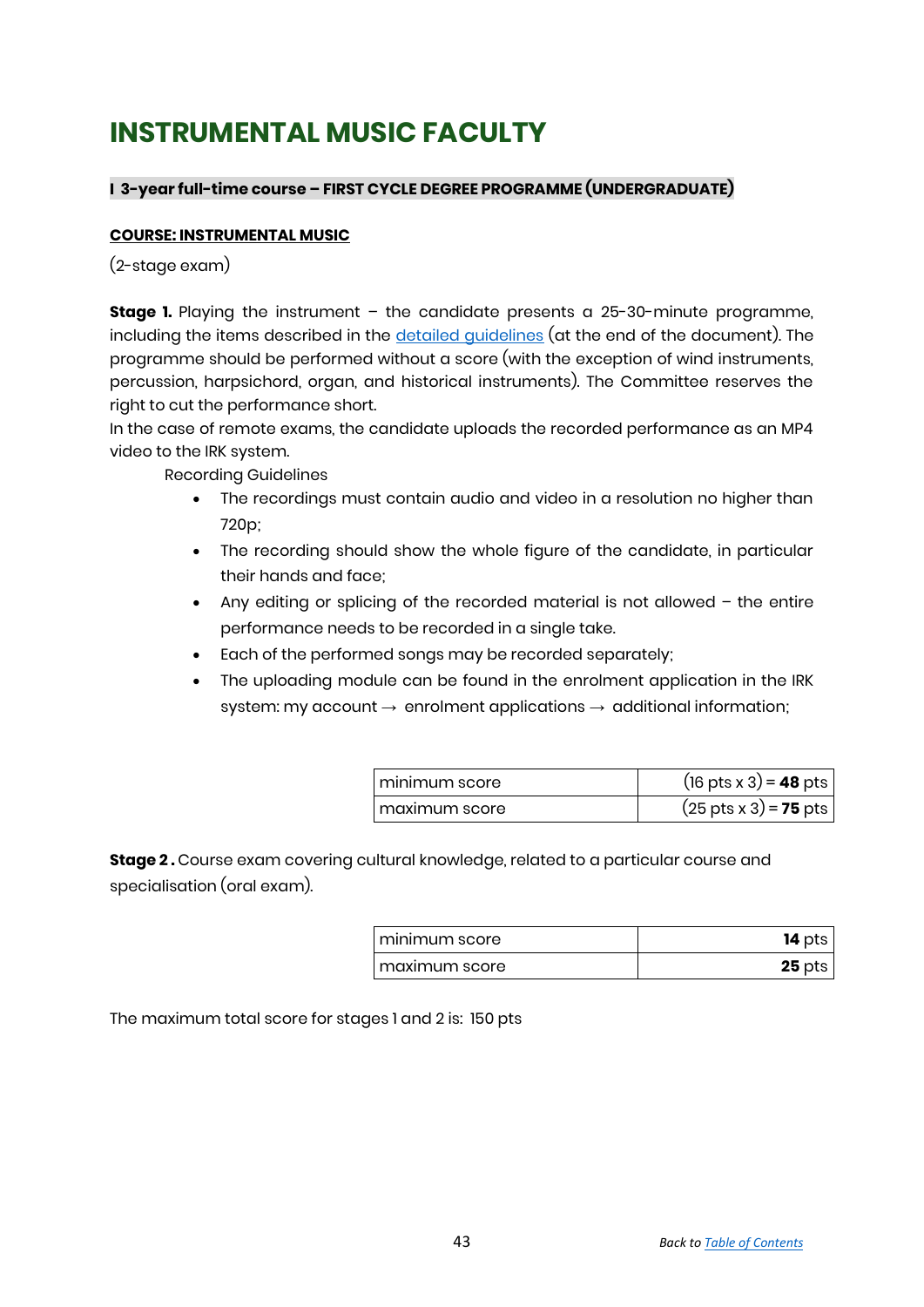## **II 2-year full-time course – SECOND CYCLE DEGREE PROGRAMME (POSTGRADUATE)**

## <span id="page-11-0"></span>COURSE: **INSTRUMENTAL MUSIC**

(1-stage exam)

a) Playing an instrument – the candidate presents a 30-35-minute recital. The recital programme should include repertoire items described in the [detailed guidelines](#page-20-0) (at the end of the document). The programme should be performed without a score (with the exception of wind instruments, percussion, harpsichord, organ, and historical instruments).

Candidates applying to start their studies in baroque violin, baroque viola, baroque cello, traverso flute, baroque oboe, natural trumpet, lute take their exams on the above-mentioned instruments.

The Committee reserves the right to cut the performance short.

In the case of remote exams, the candidate uploads the recorded performance as an MP4 video to the IRK system.

Recording Guidelines

- The recordings must contain audio and video in a resolution no higher than 720p;
- The recording should show the whole figure of the candidate, in particular their hands and face;
- Any editing or splicing of the recorded material is not allowed the entire performance needs to be recorded in a single take.
- Each of the performed songs may be recorded separately;
- The uploading module can be found in the enrolment application in the IRK system: my account  $\rightarrow$  enrolment applications  $\rightarrow$  additional information;

| I minimum score | $(16 \text{ pts} \times 3) = 48 \text{ pts}$ |
|-----------------|----------------------------------------------|
| I maximum score | $(25 \text{ pts} \times 3) = 75 \text{ pts}$ |

b) Course exam covering cultural knowledge, related to a particular course and specialisation (oral exam).

| minimum number of points | $14$ pts |
|--------------------------|----------|
| maximum score            | $25$ pts |

The maximum total score is: 100 pts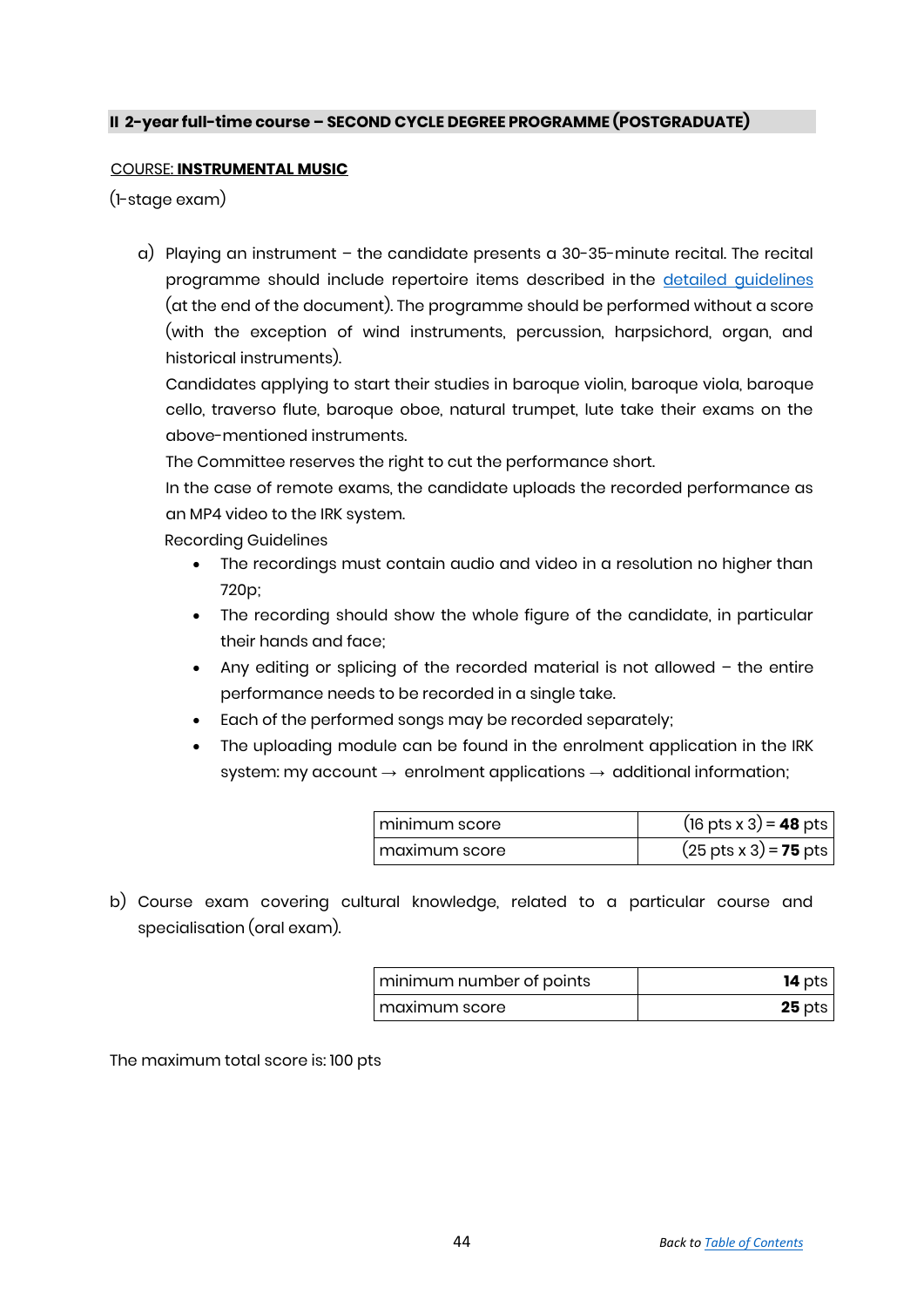## <span id="page-12-0"></span>specialisation: **CHAMBER MUSIC**

(1-stage exam)

a) Performance in an ensemble of a recital of about 50-60 minutes. The programme of the recital should consist of pieces representing three different styles. Performing individual parts of a cyclic piece is permitted, however, the programme must include one full piece in the form of a sonata. The programme should be played in its whole by the entire ensemble. The Admission Committee reserves the right to shorten the performed programme.

| minimum score   | $(18 \text{ pts} \times 3) = 54 \text{ pts}$ |
|-----------------|----------------------------------------------|
| I maximum score | $(25 \text{ pts} \times 3) = 75 \text{ pts}$ |

b) Course exam covering cultural knowledge, related to a particular course and specialisation (oral exam). All members of the ensemble participate in the exam at the same time.

| I minimum score | $14$ pts |
|-----------------|----------|
| T maximum score | $25$ pts |

The maximum total score is: 100 pts

## <span id="page-12-1"></span>specialisation: **PIANO CHAMBER MUSIC**

(1-stage exams)

a) Performance in an ensemble of a recital of about 50-60 minutes. The programme of the recital should include chamber pieces (original or reductions) from 3 different periods and 1 solo piece (about 10 minutes in duration) at an advanced difficulty level. Performing individual parts of a cyclic piece is permitted, however, the programme must include one full chamber piece (original or reduction) in the form of a sonata. It is permitted to perform pieces originally composed for the given ensemble as well as piano reductions of orchestral pieces. It is the applicant's responsibility to ensure the presence of a soloist/chamber musician required for presenting the pieces at the exam. The Admission Committee reserves the right to shorten or interrupt the performed programme.

| I minimum score | $(18 \text{ pts} \times 3) = 54 \text{ pts}$ |
|-----------------|----------------------------------------------|
| I maximum score | $(25 \text{ pts} \times 3) = 75 \text{ pts}$ |

b) Course exam covering cultural knowledge, related to a particular course and specialisation (oral exam).

| minimum score | $14$ pts |
|---------------|----------|
| maximum score | $25$ pts |

The maximum total score is: 100 pts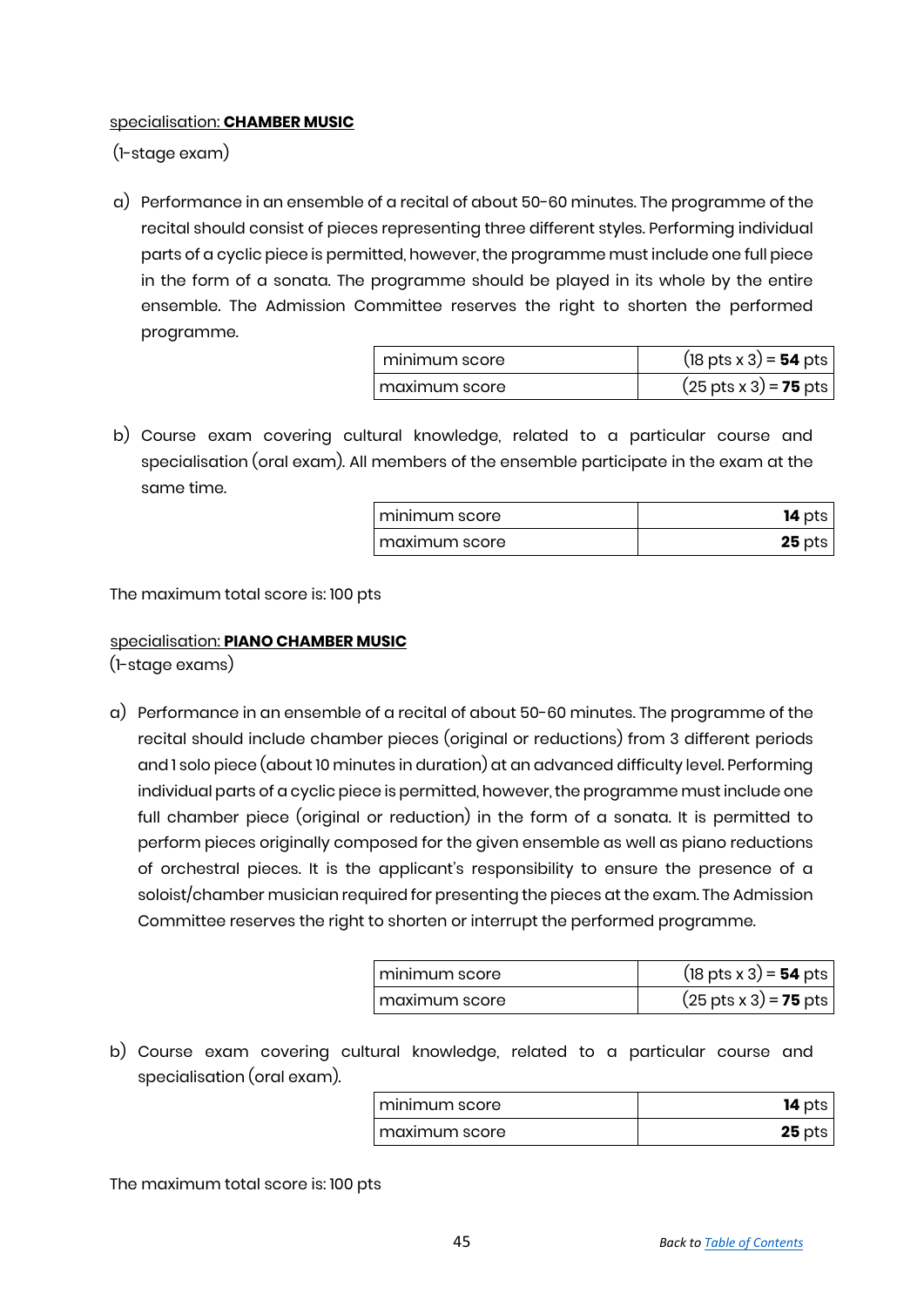## <span id="page-13-0"></span>specialisation: **TUTORING AND VOCAL COACHING**

(1-stage exam)

- a) Tutoring and piano performance
	- Conducting with vocalist a lesson/initial coaching (coaching should regard matters such as style / interpretation / phonetics / voice projection at the level appropriate for the current knowledge and intuition of the applicant), with any aria with a recitative from G. F. Handel's or W.A. Mozart's opera – about 10 minutes.
	- Performing a piano part (piano reduction) from the recitative and aria from the coaching session with simultaneous recitation of the text to the rhythm; performing the *Pieśń wieczorna* by Stanisław Moniuszko in the same mode.
	- **•** Presentation of a solo repertoire  $-$  up to 10 minutes long  $-$  containing distinctive virtuosic elements.

It is the applicant's responsibility to ensure the presence of a soloists at the exam.

| I minimum score | $(18 \text{ pts} \times 3) = 54 \text{ pts}$ |
|-----------------|----------------------------------------------|
| I maximum score | $(25 \text{ pts} \times 3) = 75 \text{ pts}$ |

b) Course exam covering cultural knowledge, related to a particular course and specialisation – oral, remote exam.

| i minimum score | $14$ pts |
|-----------------|----------|
| maximum score   | $25$ pts |

The maximum total score is: 100 pts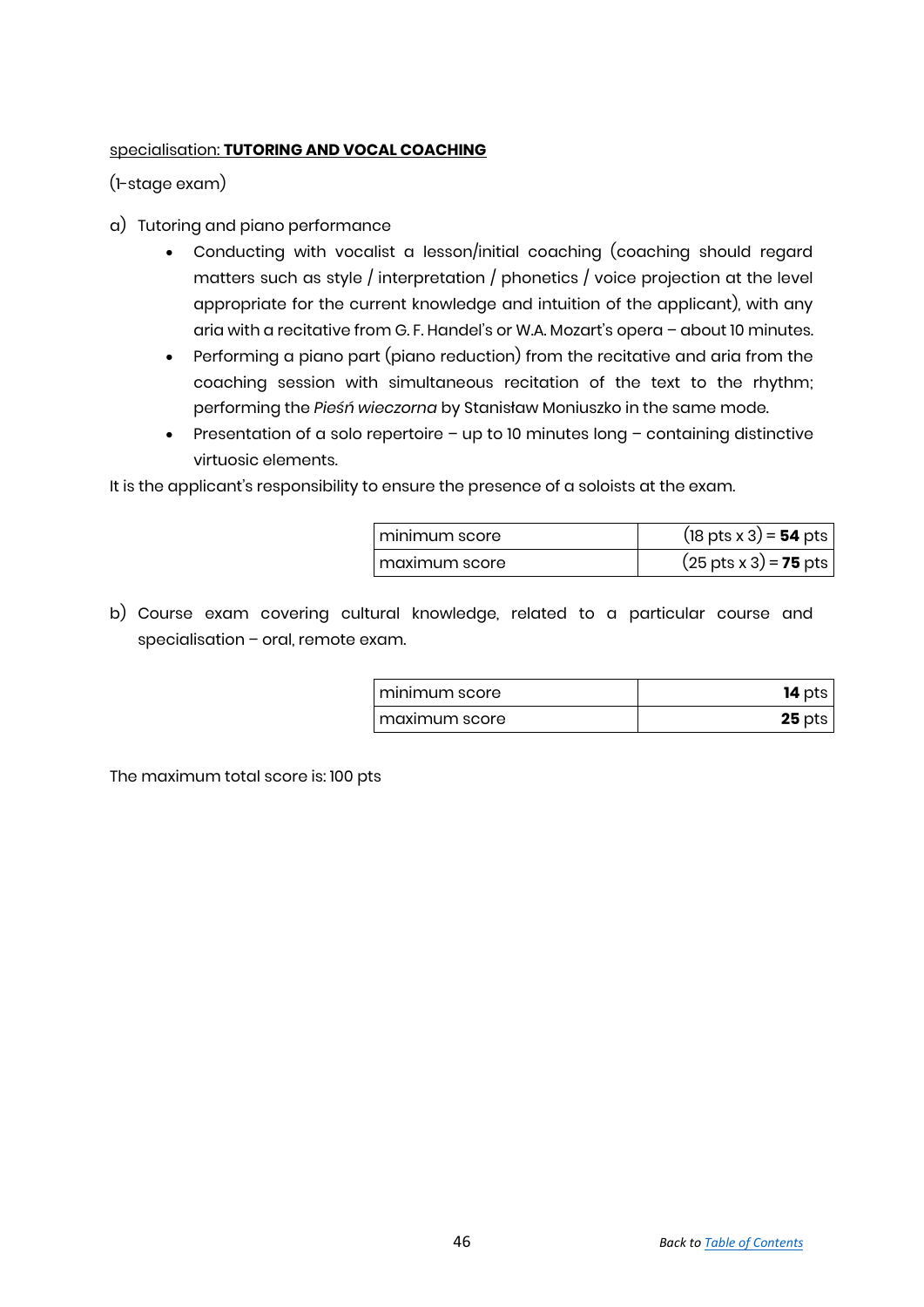# **FACULTY OF CONDUCTING, JAZZ MUSIC AND MUSIC EDUCATION**

**I 3-year full-time course – FIRST CYCLE DEGREE PROGRAMME (UNDERGRADUATE)**

## COURSE: **JAZZ AND ENTERTAINMENT MUSIC**

(3-stage exams)

## <span id="page-14-0"></span>specialisation: **JAZZ INSTRUMENTAL MUSIC**

(accordion and its derivatives, transverse flute, flugelhorn, piano, bass guitar, guitar, percussion instruments, clarinet, double bass, saxophone, violin, trombone, trumpet, vibraphone, cello)

## **Stage 1**

Solo musical performance

 Presentation of a programme consisting of classical music piece or transcription of jazz (solo) pieces; presentation to the Admission Committee of a programme of not less than 20 minutes in duration. In the case of jazz drums, e.g. a snare drum etude or transcription of a jazz song played on a drum set.

| I minimum score  | $18$ pts |
|------------------|----------|
| ı maxımum score- | $25$ pts |

• Improvisation based on jazz standards – at least two pieces varied in character, style and pace such as swing, bossa, funk, jazz ballad, jazz waltz, etc. The pieces can be performed with a backing track prepared by the applicant or live musical accompaniment.

| minimum score   | $(18 \text{ pts} \times 3) = 54 \text{ pts}$ |
|-----------------|----------------------------------------------|
| I maximum score | $(25 \text{ pts} \times 3) = 75 \text{ pts}$ |

## **Stage 2**

Course exam covering ear training – melodic-rhythmic exercises: intervals, major triads, minor in inversions, solfège, rhythmic exercises (oral exam).

| I minimum score | $16$ pts |
|-----------------|----------|
| I maximum score | $25$ pts |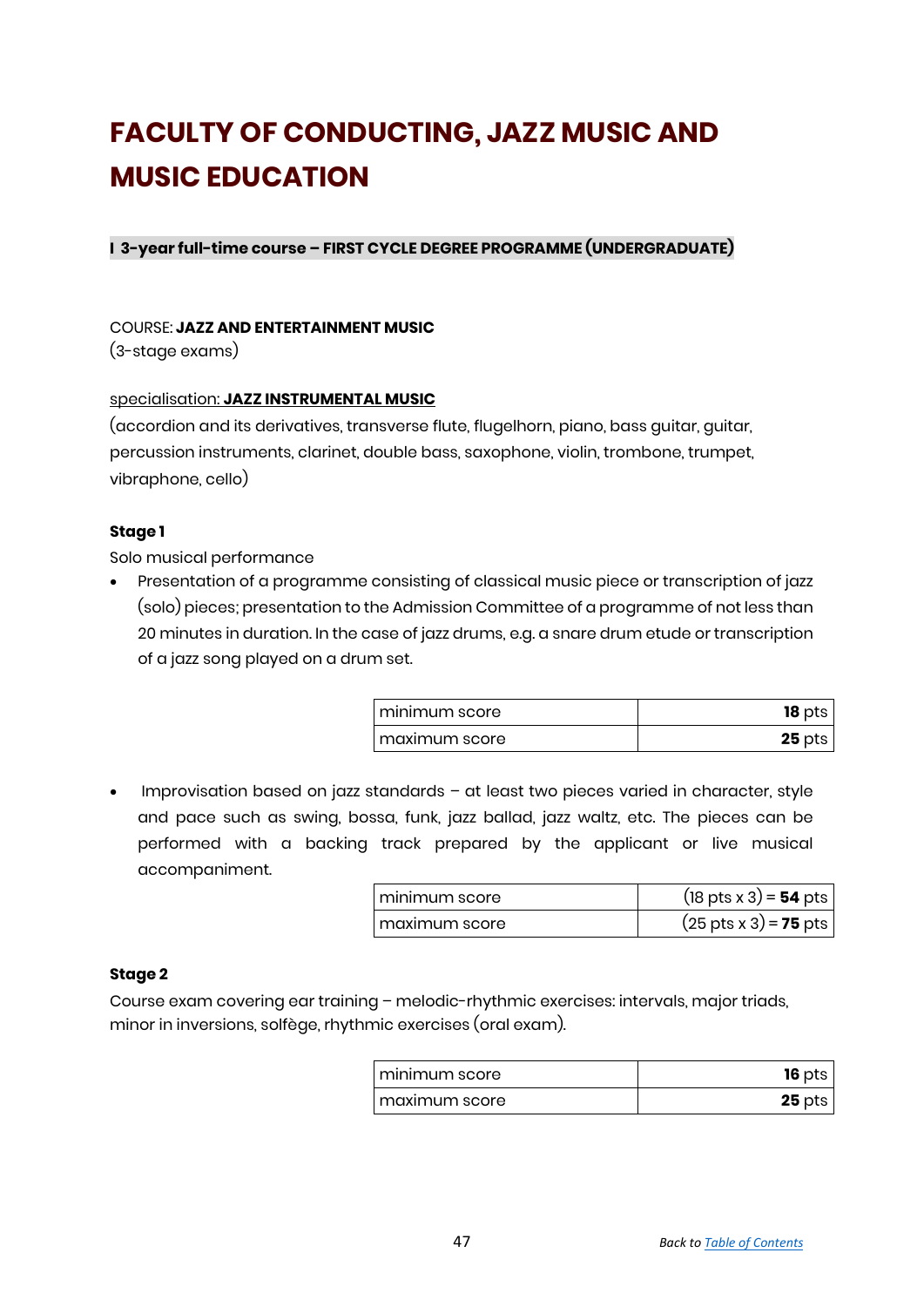## **Stage 3**

Course exam covering cultural knowledge, related to a particular course and specialisation (oral exam).

| I minimum score | $15$ pts |
|-----------------|----------|
| I maximum score | $25$ pts |

<span id="page-15-0"></span>The maximum total score for stages 1, 2 and 3 is: 150 pts

## specialisation: **VOCAL JAZZ**

(3-stage exams)

## **Stage 1**

Jazz singing

a) Performance of a programme consisting of three pieces representing different styles of jazz and entertainment music (jazz themes, soul, pop, etc.) including the obligatory interpretation of one Polish-language piece. Programme duration up to 15 min. Accompaniment: pianist provided by the Academy or by the applicant (the accompaniment can have the form of a backing track without vocals);

| I minimum score   | $(18 \text{ pts} \times 3) = 54 \text{ pts}$ |
|-------------------|----------------------------------------------|
| l maximum score l | $(25 \text{ pts} \times 3) = 75 \text{ pts}$ |

b) Improvisation on the blues scheme. Duration – 5 minutes. Accompaniment: pianist provided by the Academy.

| I minimum score | $18$ pts |
|-----------------|----------|
| I maximum score | $25$ pts |

## **Stage 2**

Course exam covering ear training – melodic-rhythmic exercises: intervals, major triads, minor in inversions, solfège, rhythmic exercises (oral exam).

| I minimum score | $16$ pts |
|-----------------|----------|
| I maximum score | $25$ pts |

#### **Stage 3**

Course exam covering cultural knowledge, related to a particular course and specialisation (oral exam).

| minimum score | $15$ pts |
|---------------|----------|
| maximum score | $25$ pts |

The maximum total score for stages 1, 2 and 3 is: 150 pts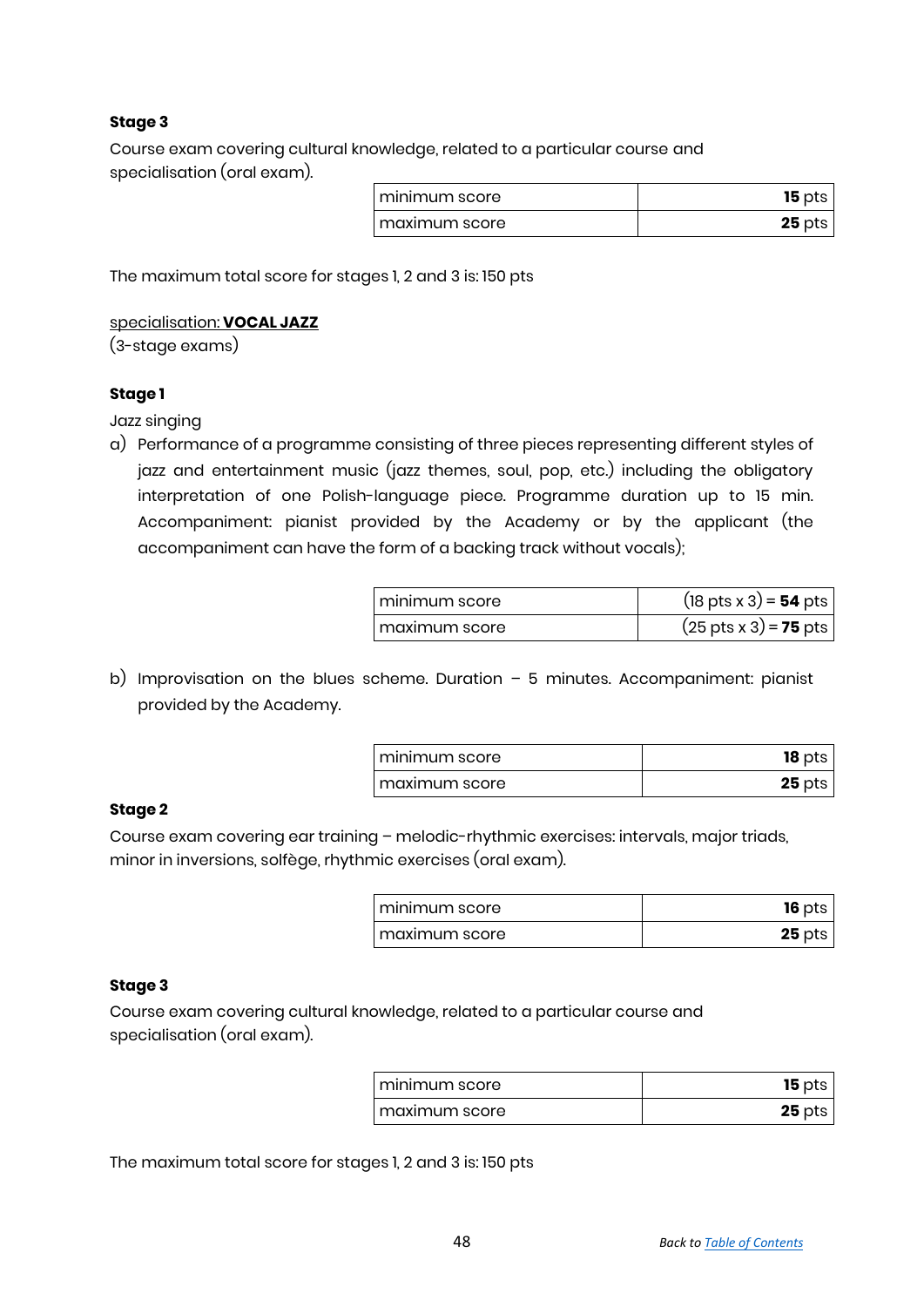## <span id="page-16-0"></span>specialisation: **CONDUCTING JAZZ AND ENTERTAINMENT MUSIC BANDS**

(3-stage exams)

## **Stage 1**

Solo musical performance (see a1, b1, c1) or jazz singing (see a2, b2, c2):

a1) Solo musical performance – presentation of a programme consisting of classical music piece or transcription of jazz (solo) pieces; presentation to the Admission Committee of a programme of not less than 15 minutes in duration. In the case of jazz drums, e.g. a snare drum etude or transcription of a jazz song played on a drum set.

| I minimum score | $18$ pts |
|-----------------|----------|
| l maxımum score | $25$ pts |

b1) Improvisation based on jazz standards – at least two pieces varied in character, style and pace such as swing, bossa, funk, jazz ballad, jazz waltz, etc. The pieces can be performed with a backing track prepared by the applicant or live musical accompaniment.

| l minimum score | $(18 \text{ pts} \times 2) = 36 \text{ pts}$ |
|-----------------|----------------------------------------------|
| I maximum score | $(25 \text{ pts} \times 2) = 50 \text{ pts}$ |

c1) Verification of manual skills;

| , minimum score | $18$ pts |
|-----------------|----------|
| maximum score   | $25$ pts |

or

a2) Jazz singing – Performance of a programme consisting of three pieces representing different styles of jazz and entertainment music (jazz themes, soul, pop, etc.) including the obligatory interpretation of one Polish-language piece. Programme duration up to 15 min. Accompaniment: pianist provided by the Academy or by the applicant (the accompaniment can have the form of a backing track without vocals);

| l minimum score l | $(18 \text{ pts} \times 2) = 36 \text{ pts}$ |
|-------------------|----------------------------------------------|
| maximum score     | $(25 \text{ pts} \times 2) = 50 \text{ pts}$ |

b2) Improvisation on the blues scheme. Duration – 5 min. Accompaniment: pianist provided by the Academy.

| minimum score | $18$ pts |
|---------------|----------|
| maximum score | $25$ pts |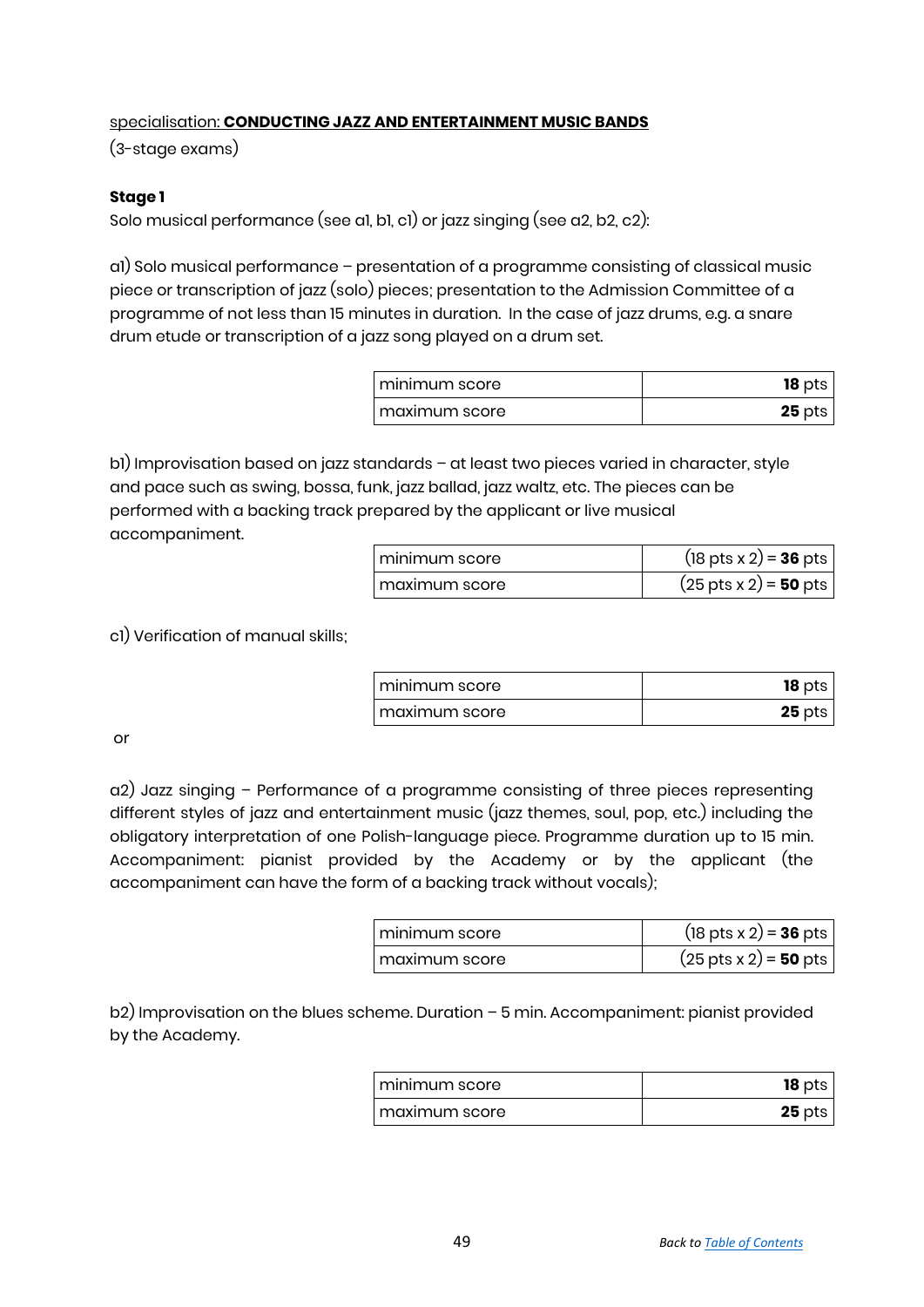c2) Verification of manual skills.

| I minimum score | $18$ pts |
|-----------------|----------|
| I maximum score | $25$ pts |

## **Stage 2**

Course exam covering ear training- melodic-rhythmic exercises: intervals, major triads, minor in inversions, solfège, rhythmic exercises (oral exam).

| I minimum score | $16$ pts |
|-----------------|----------|
| I maximum score | $25$ pts |

## **Stage 3**

Course exam covering cultural knowledge, related to a particular course and specialisation (oral exam).

| I minimum score | $15$ pts |
|-----------------|----------|
| I maximum score | $25$ pts |

The maximum total score for stages 1, 2 and 3 is: 150 pts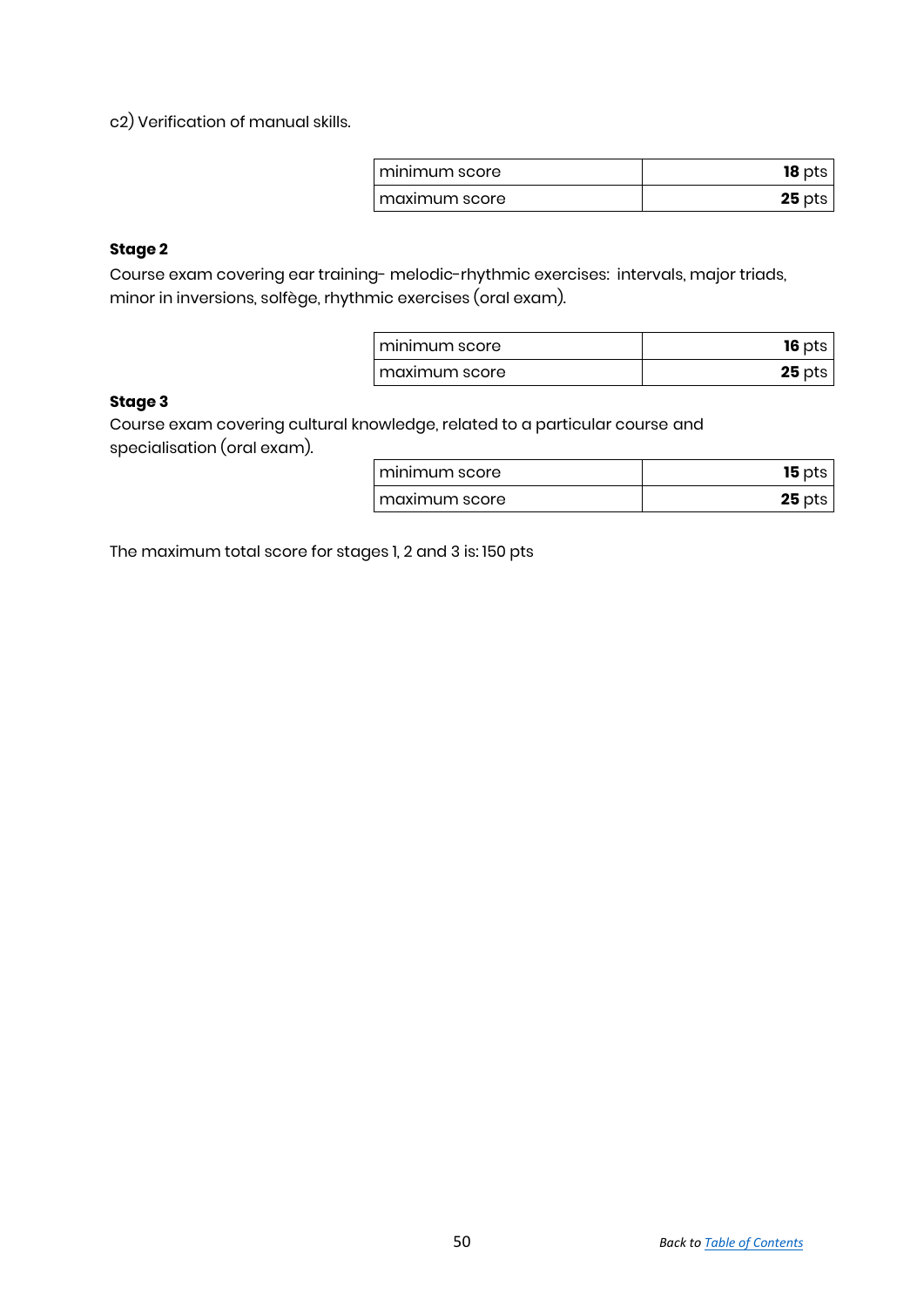## **II 2-year full-time course – SECOND CYCLE DEGREE PROGRAMME**

#### COURSE: **JAZZ AND ENTERTAINMENT MUSIC**

(2-stage exams)

## <span id="page-18-0"></span>specialisation: **JAZZ INSTRUMENTAL MUSIC**

(accordion and its derivatives, transverse flute, flugelhorn, piano, bass guitar, guitar, percussion instruments, clarinet, double bass, saxophone, violin, trombone, trumpet, vibraphone, cello)

## **Stage 1**

Performing a semi-recital (about 30 min.) consisting of jazz songs varied in style, character and pace, e.g. swing, bossa, funk, free, jazz ballad, jazz waltz, etc. with particular emphasis on improvisation; the preferred form is performance with live music accompaniment.

| I minimum score | $(18 \text{ pts} \times 4) = 72 \text{ pts}$  |
|-----------------|-----------------------------------------------|
| l maximum score | $(25 \text{ pts} \times 4) = 100 \text{ pts}$ |

## **Stage 2**

Course exam covering cultural knowledge, related to a particular course and specialisation (oral exam).

| I minimum score | $(16 \text{ pts} \times 2) = 32 \text{ pts}$ |
|-----------------|----------------------------------------------|
| I maximum score | $(25 \text{ pts} \times 2) = 50 \text{ pts}$ |

<span id="page-18-1"></span>The maximum total score for stages 1 and 2 is: 150 pts

## specialisation: **VOCAL JAZZ**

(2-stage exams)

## **Stage 1**

Performing a semi-recital - preparation of a minimum of four songs in various styles of jazz and entertainment music (jazz themes, soul, pop, etc.) including: demonstration of the jazz improvisation skills in at least one theme chosen by the applicant, as well as obligatory interpretation of one Polish-language piece. Programme duration up to 20 min. Accompaniment: pianist provided by the Academy or by the applicant (accompaniment in the form of backing track IS NOT allowed);

| I minimum score | $(18 \text{ pts} \times 4) = 72 \text{ pts}$  |
|-----------------|-----------------------------------------------|
| maximum score   | $(25 \text{ pts} \times 4) = 100 \text{ pts}$ |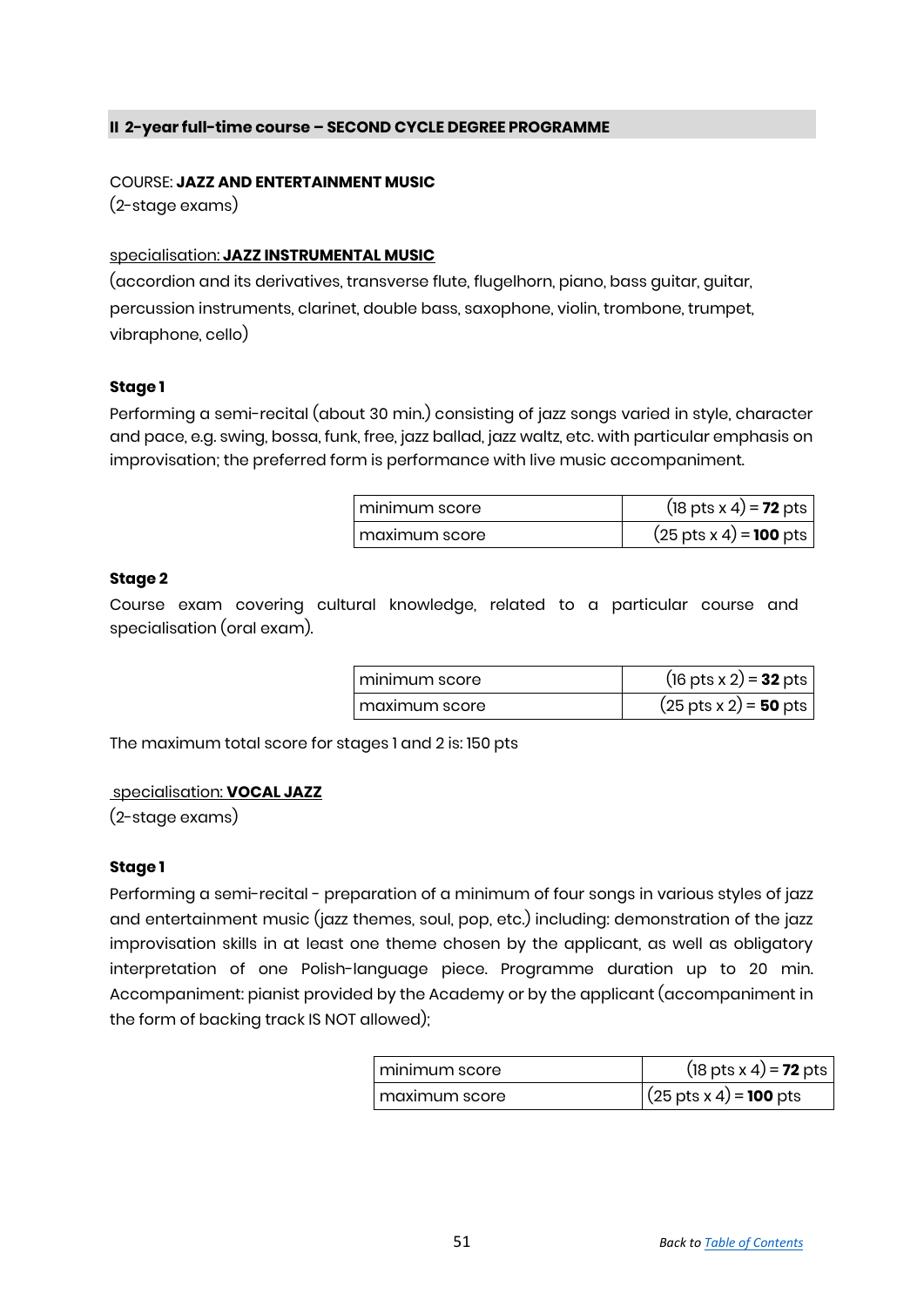## **Stage 2**

Course exam covering cultural knowledge, related to a particular course and specialisation (oral exam).

| l minimum score. | $(16 \text{ pts} \times 2) = 32 \text{ pts}$ |
|------------------|----------------------------------------------|
| l maximum score. | $(25 \text{ pts} \times 2) = 50 \text{ pts}$ |

The maximum total score for stages 1 and 2 is: 150 pts

## <span id="page-19-0"></span>specialisation: **CONDUCTING JAZZ AND ENTERTAINMENT MUSIC BANDS**  (2-stage exams)

## **Stage 1**

a) Conducting a piece for big-band with instrumental backing track (about 10 min.), showing the comprehensive manual skills of the conductor;

| l minimum score. | $(16 \text{ pts} \times 2) = 32 \text{ pts}$ |
|------------------|----------------------------------------------|
| maximum score    | $(25 \text{ pts} \times 2) = 50 \text{ pts}$ |

b) Solo instrumental (see b1) or vocal (see b2) performance of a programme of about 20 minutes in duration. Accompaniment: pianist provided by the Academy or by the applicant (accompaniment in the form of backing track IS NOT allowed);

b1) Solo instrumental performance: performing a varied programme of about 20 min. in duration, consisting of jazz pieces varied in style, character and pace, e.g. swing, bossa, funk, free, jazz ballad, jazz waltz; particular emphasis on improvisation;

b2) Jazz singing: performance of four pieces representing different styles of jazz and entertainment music (jazz themes, soul, pop, etc.) including the obligatory interpretation of one Polish-language piece. Duration – up to 20 min.

| I minimum score | $(16 \text{ pts} \times 2) = 32 \text{ pts}$ |
|-----------------|----------------------------------------------|
| I maximum score | $(25 \text{ pts} \times 2) = 50 \text{ pts}$ |

## **Stage 2**

Course exam covering cultural knowledge, related to a particular course and specialisation (oral exam).

| I minimum score | $(16 \text{ pts} \times 2) = 32 \text{ pts}$ |
|-----------------|----------------------------------------------|
| l maximum score | $(25 \text{ pts} \times 2) = 50 \text{ pts}$ |

The maximum total score for stages 1 and 2 is: 150 pts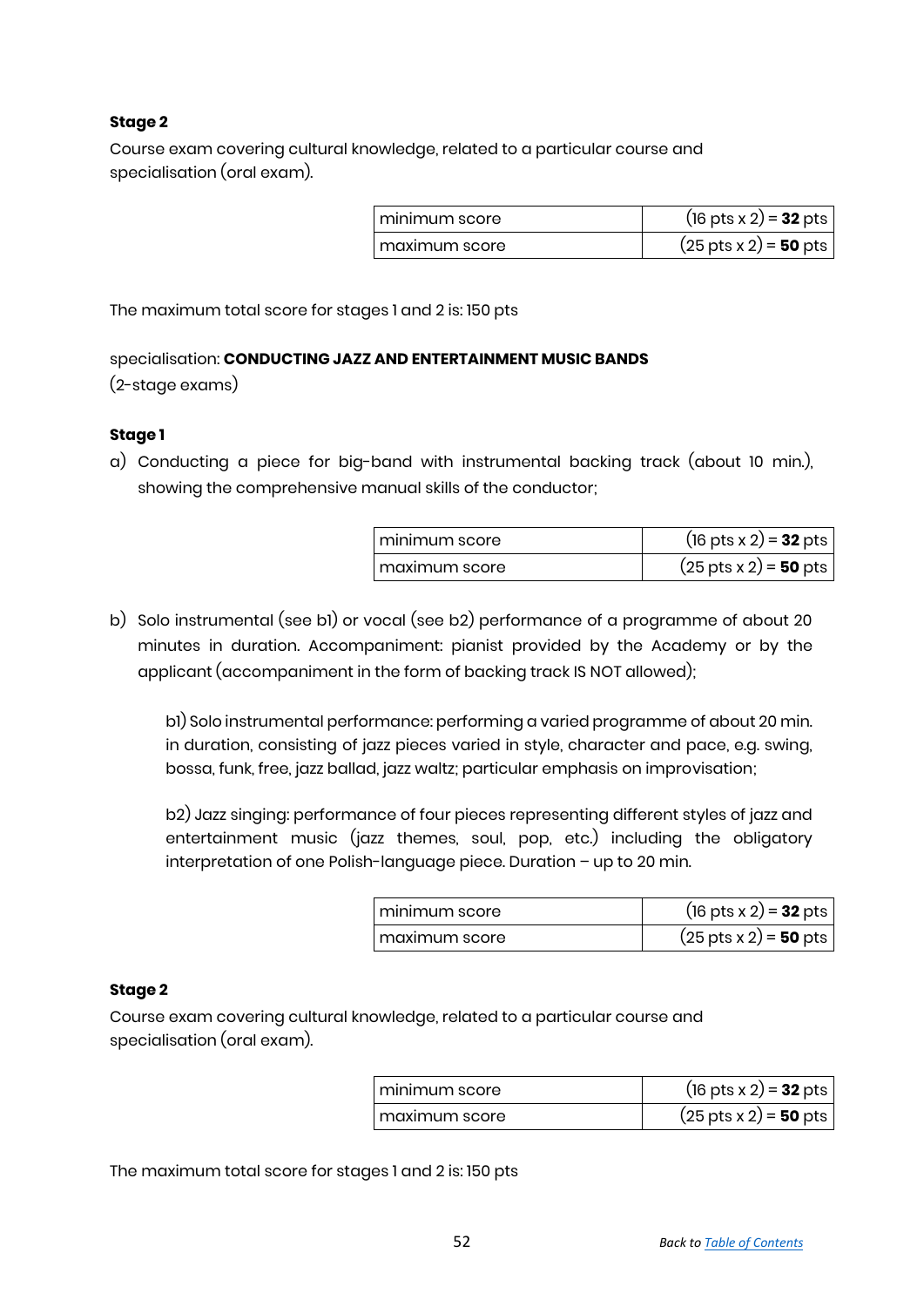## <span id="page-20-0"></span>**Faculty of Instrumental Music**

## **General rules and detailed guidelines regarding the 1st stage of the entry exams:**

Solo performance

## **General rules**

- The Exam Committee grades the first stage of the entry exams on the basis of a recording of the applicant's performance.
- Video files in the MP4 format should be uploaded to the IRK system.

#### **Recordings guidelines**

- the recordings must include sound and picture not exceeding 720p resolution;
- the recording should be framed in such a way as to show the entire Applicant, especially their hands and face;
- the recording must be unedited (single take recording do not make any cuts);
- it is permitted to record each music piece as a separate recording;
- the tool for uploading the recording can be found on the application page of the IRK system:

**moje konto** *[my account]* **— zgłoszenia rekrutacyjne** *[applications]* **— dodatkowe informacje** *[additional information]***;**

#### **Select an instrument to see its specific guidelines:**

[accordion,](#page-20-1) [bassoon,](#page-23-0) [cello,](#page-27-0) [baroque cello,](#page-26-0) [clarinet,](#page-23-0) [double bass,](#page-24-0) [baroque double bass,](#page-26-0) [flute,](#page-23-0) [traverso flute,](#page-21-0) [guitar,](#page-22-0) [harp,](#page-23-1) [harpsichord,](#page-24-1) [French horn,](#page-23-0) [lute,](#page-24-2) [oboe,](#page-23-0) [baroque oboe,](#page-21-0) [piano,](#page-22-1) [pipe](#page-24-3)  [organ,](#page-24-3) [percussion,](#page-25-0) [saxophone,](#page-23-0) [trombone, trumpet,](#page-23-0) [natural trumpet,](#page-26-1) [tuba,](#page-23-0) [viola,](#page-21-1) [baroque](#page-21-2)  [viola,](#page-21-2) [viola da gamba,](#page-26-0) [violin,](#page-25-1) [baroque violin,](#page-26-0)

<span id="page-20-1"></span>

| <b>INSTRUMENT</b> | first cycle degree programme  | second cycle degree programme       |
|-------------------|-------------------------------|-------------------------------------|
| accordion         | one piece of early music;     | any programme that is               |
|                   | at least one piece originally | stylistically diverse and on the    |
|                   | composed for accordion;       | level of a first cycle degree       |
|                   | any works complementing       | course (undergraduate)              |
|                   | the minimum exam time         | diploma programme, with the         |
|                   | (if mandatory items did not   | condition that it includes at least |
|                   | $fill$ it)                    | one piece originally composed       |
|                   | the programme should be       | for accordion;                      |
|                   | stylistically diverse;        |                                     |



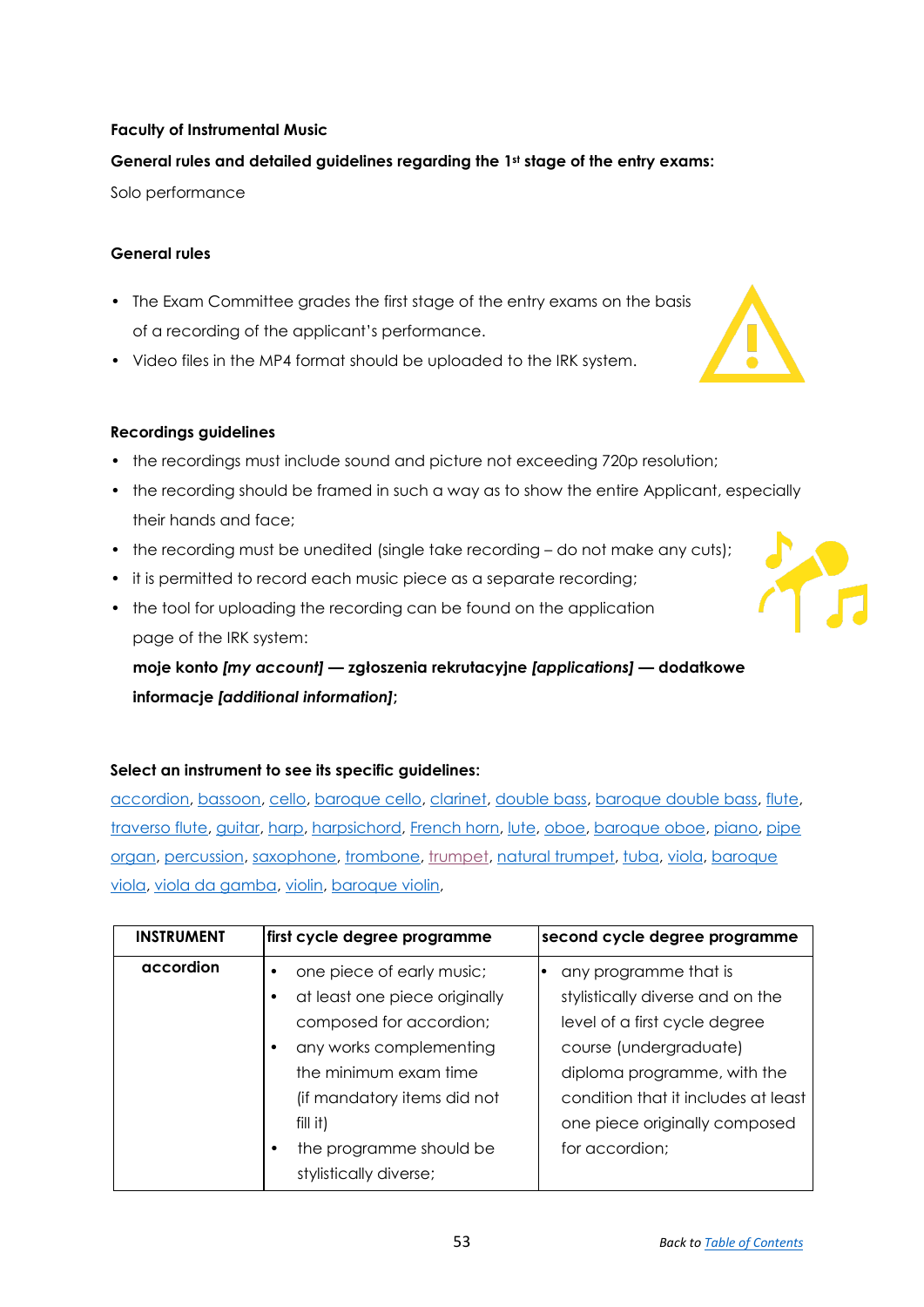<span id="page-21-2"></span><span id="page-21-1"></span><span id="page-21-0"></span>

| <b>INSTRUMENT</b>               | first cycle degree programme                                                                                                                                                                                                                                                                                                                                                                                                                                                                                  | second cycle degree programme                                                                                                                                                                                                                                                                                        |
|---------------------------------|---------------------------------------------------------------------------------------------------------------------------------------------------------------------------------------------------------------------------------------------------------------------------------------------------------------------------------------------------------------------------------------------------------------------------------------------------------------------------------------------------------------|----------------------------------------------------------------------------------------------------------------------------------------------------------------------------------------------------------------------------------------------------------------------------------------------------------------------|
| viola                           | capriccio or étude solo;<br>$\bullet$<br>a selected single part of a J.S.<br>Bach suite/partita/sonata<br>$(solo)$ ;<br>1st or 2nd and 3rd movement of<br>a concerto, or two<br>movements of a sonata that<br>differ in character;<br>any works complementing<br>the minimum exam time<br>(if mandatory items did not<br>fill it)<br>it is permitted to record the<br>$\circ$<br>programme without<br>accompaniment;<br>for a capriccio/étude by J.S.<br>$\circ$<br>Bach, playing from memory is<br>required. | any programme that is<br>$\bullet$<br>stylistically diverse and on<br>the level of a first cycle<br>degree course<br>(undergraduate) diploma<br>programme;<br>it is permitted to record the<br>$\circ$<br>programme without<br>accompaniment;                                                                        |
| baroque<br>viola                | any programme that is<br>٠<br>stylistically diverse;<br>it is permitted to record the<br>٠<br>programme without<br>accompaniment;<br>the programme may be<br>$\circ$<br>performed on either a<br>modern or a historical<br>instrument.                                                                                                                                                                                                                                                                        | any programme that is<br>٠<br>stylistically diverse;<br>it is permitted to record the<br>programme without<br>accompaniment;<br>the programme may be<br>$\circ$<br>performed on either a modern<br>or a historical instrument.                                                                                       |
| traverso flute,<br>baroque oboe | solo piece;<br>٠<br>baroque piece with bc.<br>any works complementing<br>$\bullet$<br>the minimum exam time<br>(if mandatory items did not<br>fill it)<br>it is permitted to record the<br>$\bullet$<br>programme without<br>accompaniment;<br>the programme may be<br>$\circ$<br>performed on either a modern<br><u>or a historical instrument.</u>                                                                                                                                                          | any programme that is<br>$\bullet$<br>stylistically diverse and on the<br>level of a first cycle degree<br>course (undergraduate)<br>diploma programme;<br>it is permitted to record the<br>٠<br>programme without<br>accompaniment;<br>the program should be<br>$\circ$<br>performed on a historical<br>instrument. |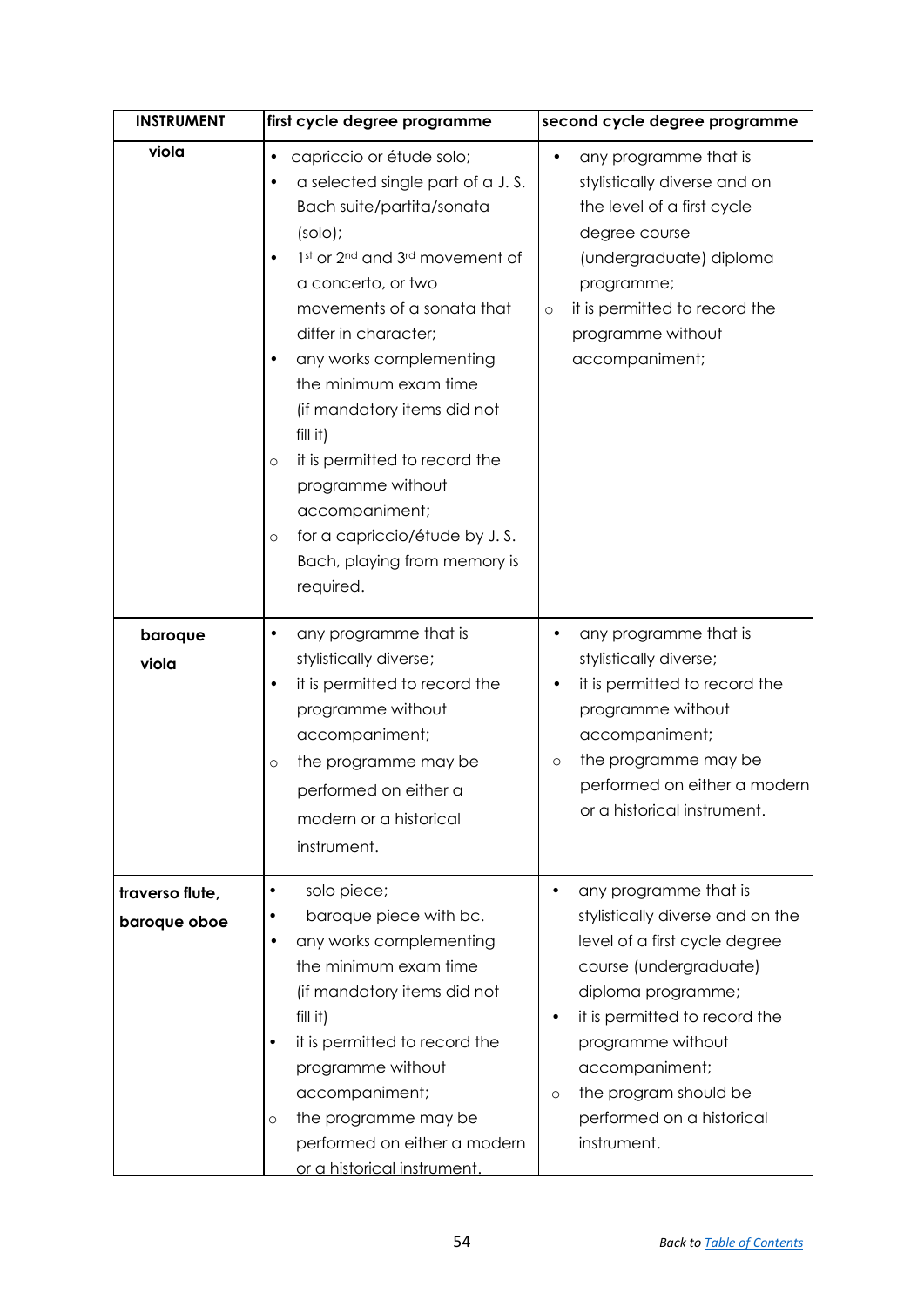<span id="page-22-1"></span><span id="page-22-0"></span>

| <b>INSTRUMENT</b> | first cycle degree programme                                                                                                                                                                                                                                                                                                          | second cycle degree programme                                                                                                                                                                             |
|-------------------|---------------------------------------------------------------------------------------------------------------------------------------------------------------------------------------------------------------------------------------------------------------------------------------------------------------------------------------|-----------------------------------------------------------------------------------------------------------------------------------------------------------------------------------------------------------|
| piano             | 1st movement of a sonata (if<br>$\bullet$<br>it is a slow movement, the<br>sonata's finale should be<br>played instead);<br>F. Chopin étude (except op. 10<br>no. 3 and 6 and op. 25 no. 7);<br>any works complementing<br>the minimum exam time<br>(if mandatory items did not<br>fill it)<br>must be performed from<br>٠<br>memory. | any programme that is<br>$\bullet$<br>stylistically diverse and on the<br>level of a first cycle degree<br>course (undergraduate)<br>diploma programme;<br>must be performed from<br>$\bullet$<br>memory. |
| guitar            | one baroque piece;<br>٠<br>one variation;<br>٠<br>one Spanish or Latin<br>American piece;<br>any works complementing<br>$\bullet$<br>the minimum exam time<br>(if mandatory items did not<br>$fill$ it)                                                                                                                               | any programme that is<br>٠<br>stylistically diverse and on<br>the level of a first cycle<br>degree course<br>(undergraduate) diploma<br>programme;                                                        |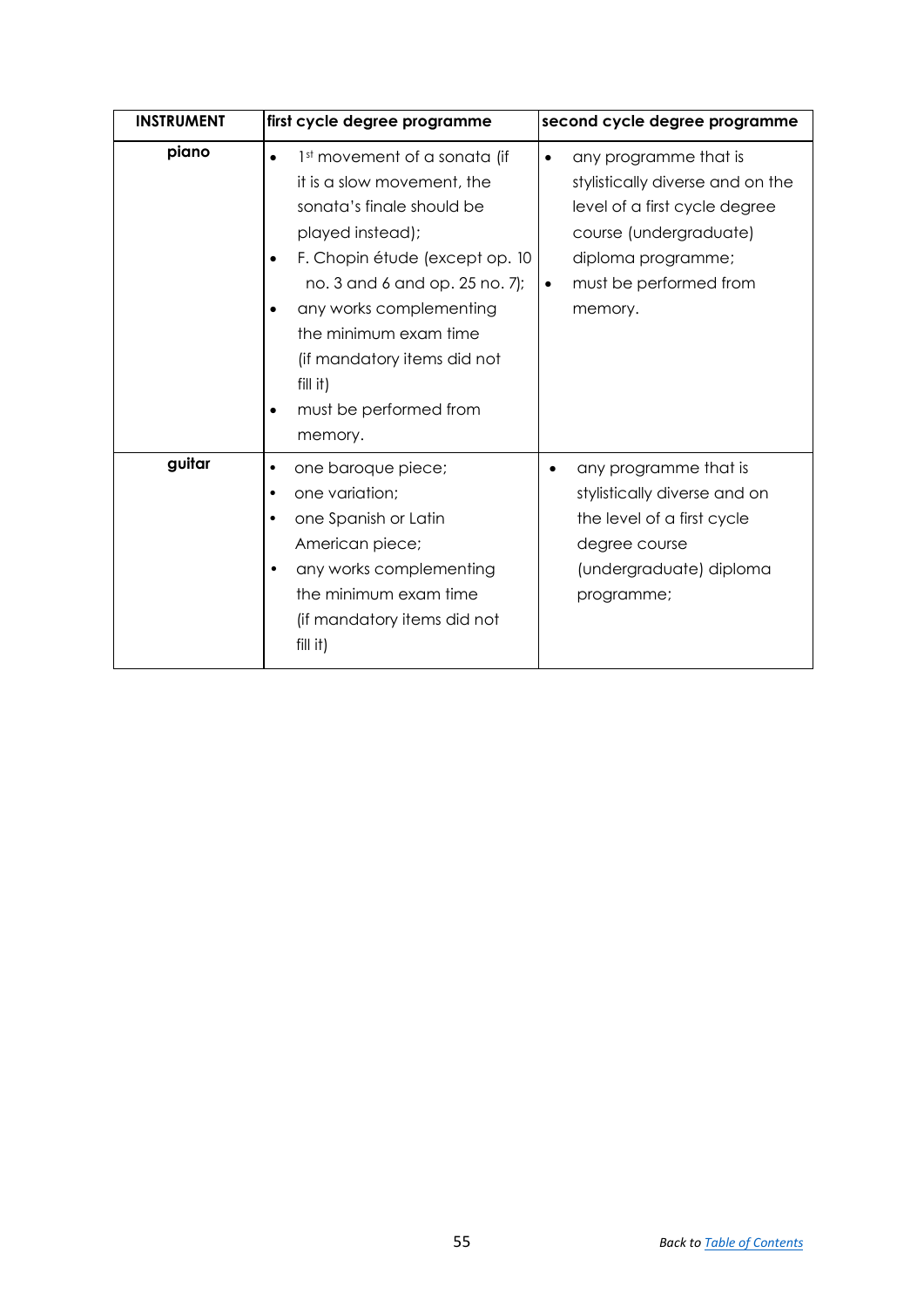<span id="page-23-1"></span><span id="page-23-0"></span>

| <b>INSTRUMENT</b>   | first cycle degree programme                                                                                                                                                                                                                                                                                                                              | second cycle degree programme                                                                                                                                                                                                                                                                                                                                                                                                                                                                                                                                                                                                        |
|---------------------|-----------------------------------------------------------------------------------------------------------------------------------------------------------------------------------------------------------------------------------------------------------------------------------------------------------------------------------------------------------|--------------------------------------------------------------------------------------------------------------------------------------------------------------------------------------------------------------------------------------------------------------------------------------------------------------------------------------------------------------------------------------------------------------------------------------------------------------------------------------------------------------------------------------------------------------------------------------------------------------------------------------|
| harp                | three pieces differing in style<br>$\bullet$<br>and form (étude, cyclic form,<br>any piece)<br>any works complementing<br>$\bullet$<br>the minimum exam time<br>(if mandatory items did not<br>fill it)<br>the programme must be<br>٠<br>played from memory<br>the programme may be<br>٠<br>performed on a concert<br>(pedal) harp or on a Celtic<br>harp | stylistically diverse programme<br>$\bullet$<br>on the level of a first cycle<br>degree course<br>(undergraduate) diploma<br>programme (concert étude,<br>cyclic form, any piece,<br>cadenza from a symphony or<br>an opera/ballet piece* - one<br>of the pieces should be a<br>modern composition)<br>any works complementing<br>٠<br>the minimum exam time<br>(if mandatory items did not<br>fill it)<br>the programme must be<br>played from memory<br>the programme may be<br>performed on a concert<br>(pedal) harp or on a Celtic<br>harp<br>* in place of cadenza - the<br>applicant's own composition<br>or an improvisation |
| wind<br>instruments | any étude of the applicant's<br>٠<br>choice;<br>two contrasting parts of a<br>cyclic form (concerto,<br>sonata) or two pieces<br>differing in character<br>any works complementing<br>$\bullet$<br>the minimum exam time<br>(if mandatory items did not<br>fill it)<br>it is permitted to record the<br>O<br>programme without<br>accompaniment.          | any programme that is<br>stylistically diverse and on the<br>level of a first cycle degree<br>course (undergraduate)<br>diploma programme;<br>it is permitted to record the<br>programme without<br>accompaniment;<br>it is permitted to record the<br>$\circ$<br>programme without<br>accompaniment.                                                                                                                                                                                                                                                                                                                                |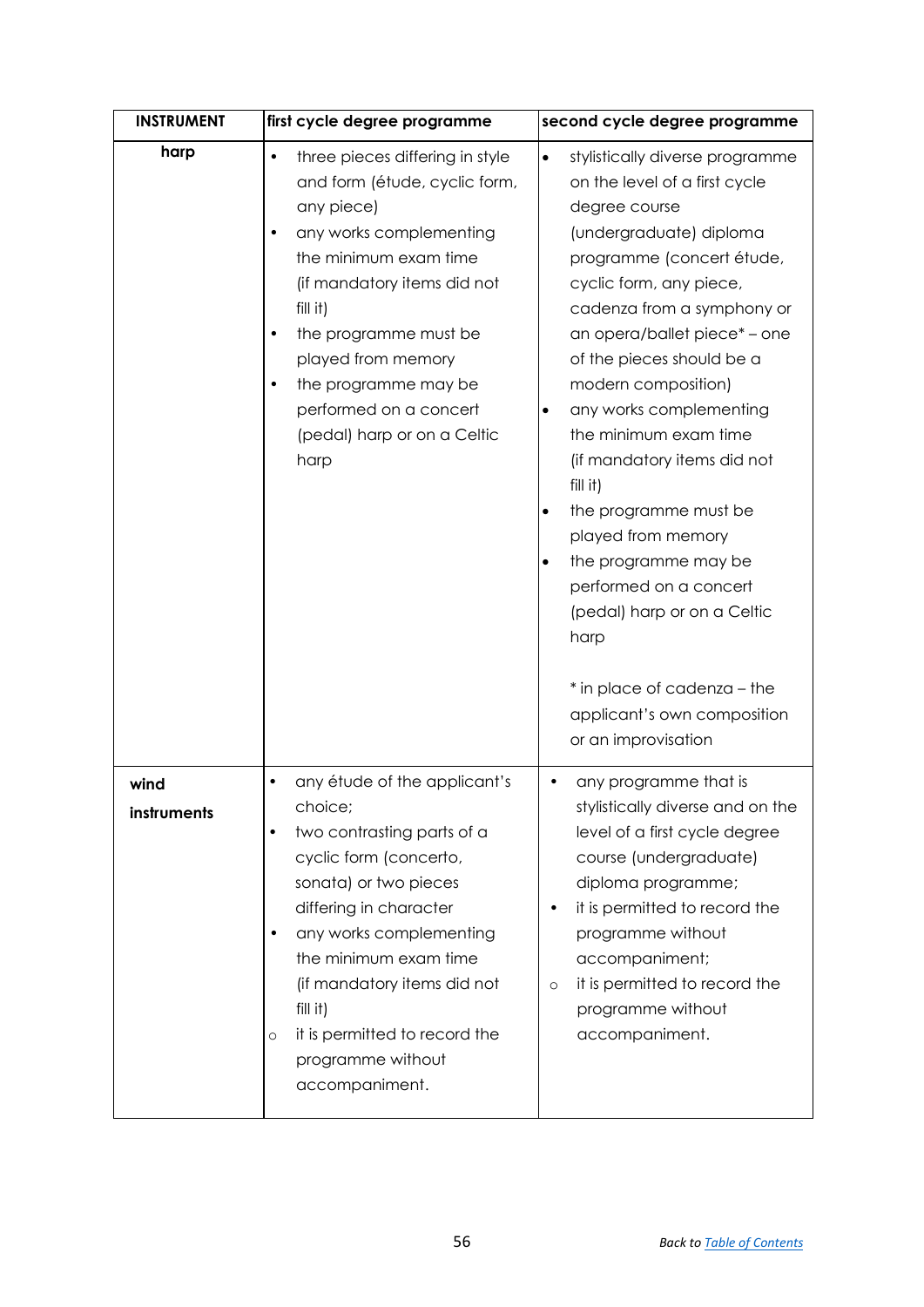<span id="page-24-3"></span><span id="page-24-2"></span><span id="page-24-1"></span><span id="page-24-0"></span>

| <b>INSTRUMENT</b> | first cycle degree programme                                                                                                                                                                                                                                                                                                                                                             | second cycle degree programme                                                                                                                                                                                                                 |
|-------------------|------------------------------------------------------------------------------------------------------------------------------------------------------------------------------------------------------------------------------------------------------------------------------------------------------------------------------------------------------------------------------------------|-----------------------------------------------------------------------------------------------------------------------------------------------------------------------------------------------------------------------------------------------|
| harpsichord       | baroque piece;<br>٠<br>sonata;<br>any works complementing<br>the minimum exam time<br>(if mandatory items did not fill it)<br>the programme may be<br>performed on a harpsichord,<br>a pipe organ, or a piano.                                                                                                                                                                           | any programme that is<br>$\bullet$<br>stylistically diverse and on the<br>level of a first cycle degree<br>course (undergraduate)<br>diploma programme;<br>the programme should be<br>$\circ$<br>performed on a harpsichord.                  |
| double bass       | capriccio or étude solo;<br>1st or 2nd and 3rd movement of<br>a concerto, or two movements of<br>a sonata that differ in character;<br>any works complementing<br>the minimum exam time<br>(if mandatory items did not fill it)<br>it is permitted to record the<br>programme without<br>accompaniment;<br>for capriccio/ étude,<br>$\bullet$<br>performing from memory is<br>mandatory. | any programme that is<br>$\bullet$<br>stylistically diverse and on the<br>level of a first cycle degree<br>course (undergraduate)<br>diploma programme;<br>it is permitted to record the<br>programme without<br>accompaniment;               |
| lute              | baroque piece;<br>any works complementing<br>the minimum exam time<br>(if mandatory items did not fill it)<br>the programme may be<br>performed on a lute or on<br>a classic guitar.                                                                                                                                                                                                     | any programme that is<br>$\bullet$<br>stylistically diverse and on the<br>level of a first cycle degree<br>course (undergraduate)<br>diploma programme;<br>the programme may be<br>$\circ$<br>performed on a lute, a theorbo,<br>or a guitar. |
| pipe organ        | three stylistically different<br>$\bullet$<br>pieces;<br>any works complementing<br>the minimum exam time<br>(if mandatory items did not<br>fill it)                                                                                                                                                                                                                                     | any programme that is<br>stylistically diverse and on the<br>level of a first cycle degree course<br>(undergraduate) diploma<br>programme;                                                                                                    |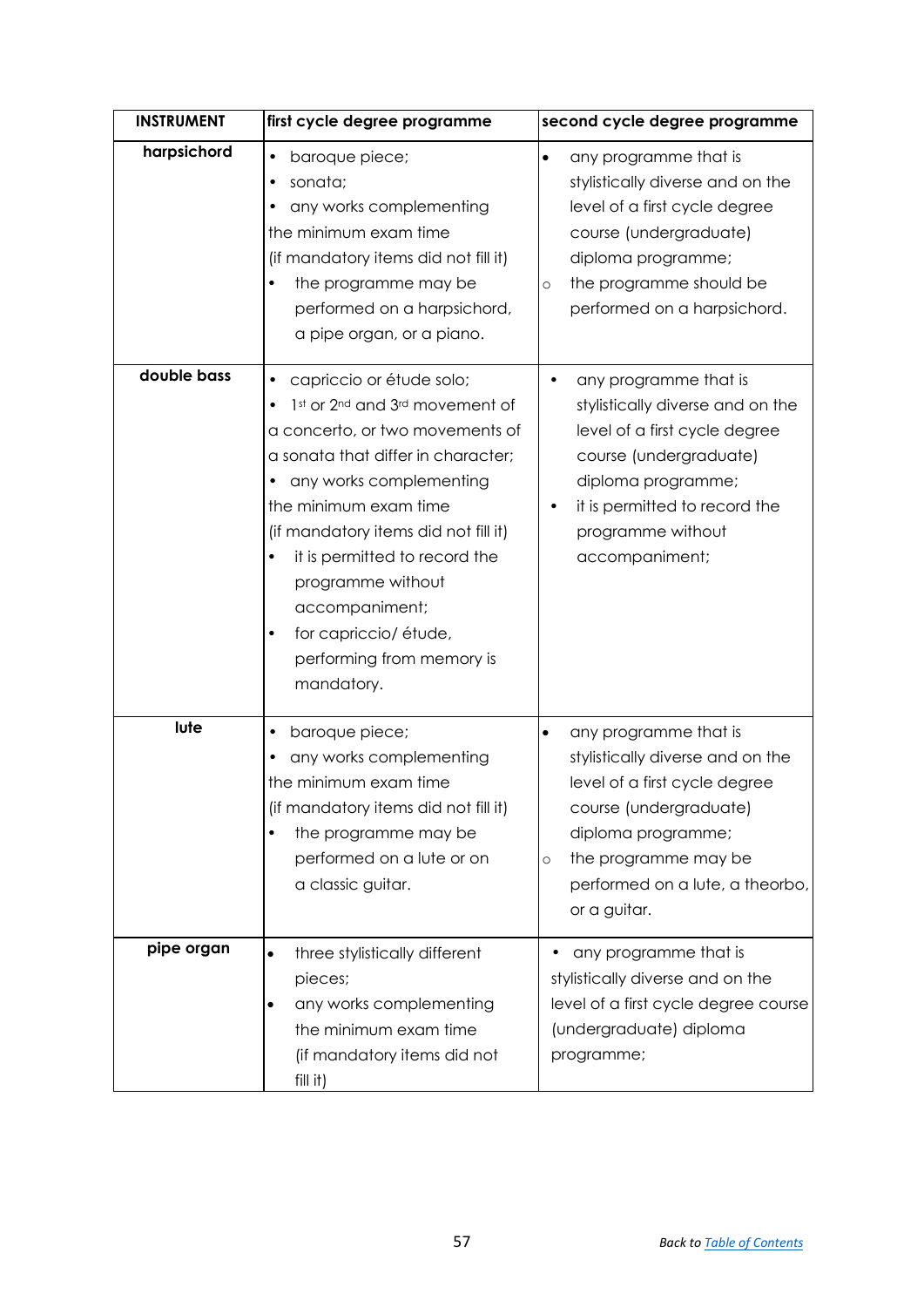<span id="page-25-1"></span><span id="page-25-0"></span>

| <b>INSTRUMENT</b> | first cycle degree programme                                                                                                                                                                                                                                                                                                                                                                                                                                                           | second cycle degree programme                                                                                                                                                                                                                |
|-------------------|----------------------------------------------------------------------------------------------------------------------------------------------------------------------------------------------------------------------------------------------------------------------------------------------------------------------------------------------------------------------------------------------------------------------------------------------------------------------------------------|----------------------------------------------------------------------------------------------------------------------------------------------------------------------------------------------------------------------------------------------|
| percussion        | $\bullet$<br>any snare drum étude/piece;<br>two contrasting parts of a<br>$\bullet$<br>membranophone piece;<br>two contrasting parts of a<br>$\circ$<br>piece composed for a<br>melodic instrument and for<br>four-mallet technique;<br>any works complementing<br>$\circ$<br>the minimum exam time<br>(if mandatory items did not<br>$fill$ it)                                                                                                                                       | any programme that is<br>$\bullet$<br>stylistically diverse and on the<br>level of a first cycle degree<br>course (undergraduate)<br>diploma programme;<br>it is permitted to record the<br>$\bullet$<br>programme without<br>accompaniment; |
| violin            | capriccio or étude solo;<br>$\bullet$<br>one selected part of a J.S.<br>$\bullet$<br>Bach partita/sonata (solo);<br>1st or 3rd movement of a<br>$\bullet$<br>concert;<br>any works complementing<br>$\bullet$<br>the minimum exam time<br>(if mandatory items did not<br>fill it)<br>it is permitted to record the<br>$\bullet$<br>programme without<br>accompaniment;<br>for the capriccio/ étude and<br>$\bullet$<br>the J.S. Bach piece,<br>performing from memory is<br>mandatory. | any programme that is<br>$\bullet$<br>stylistically diverse and on the<br>level of a first cycle degree<br>course (undergraduate)<br>diploma programme;<br>it is permitted to record the<br>programme without<br>accompaniment;              |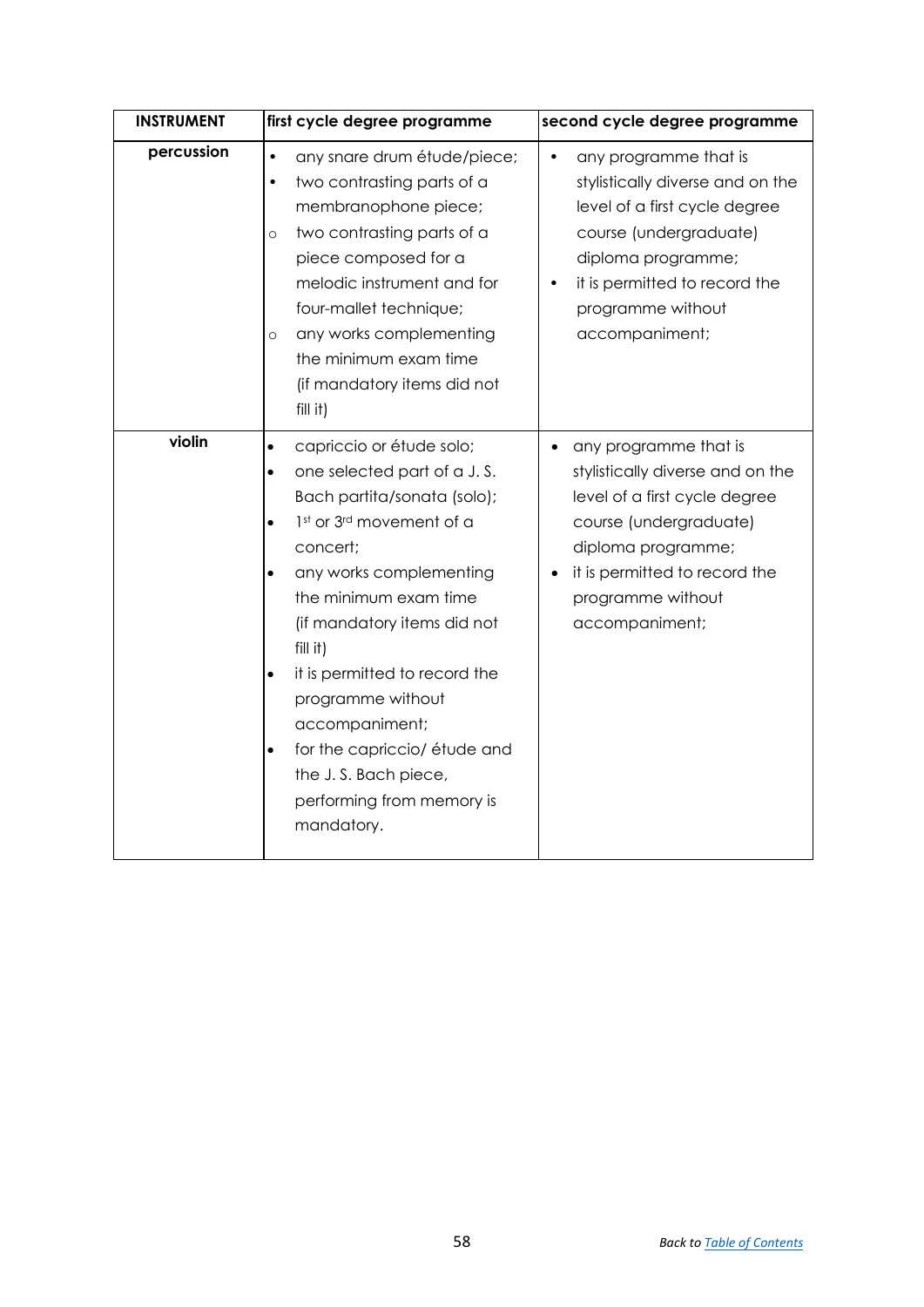<span id="page-26-1"></span><span id="page-26-0"></span>

| <b>INSTRUMENT</b>                                                                    | first cycle degree programme                                                                                                                                                                                                                                                                                                                                          | second cycle degree programme                                                                                                                                                                                                                                                                                                                     |
|--------------------------------------------------------------------------------------|-----------------------------------------------------------------------------------------------------------------------------------------------------------------------------------------------------------------------------------------------------------------------------------------------------------------------------------------------------------------------|---------------------------------------------------------------------------------------------------------------------------------------------------------------------------------------------------------------------------------------------------------------------------------------------------------------------------------------------------|
| baroque<br>violin,<br>viola da<br>gamba,<br>baroque cello,<br>baroque<br>double bass | solo piece;<br>٠<br>baroque piece with bc.;<br>any works complementing<br>$\bullet$<br>the minimum exam time<br>(if mandatory items did not<br>$fill$ it)<br>it is permitted to record the<br>$\circ$<br>programme without<br>accompaniment;<br>the programme may be<br>$\circ$<br>performed on either a modern<br>or a historical instrument.                        | any programme that is<br>$\bullet$<br>stylistically diverse and on the<br>level of a first cycle degree<br>course (undergraduate)<br>diploma programme;<br>it is permitted to record the<br>$\bullet$<br>programme without<br>accompaniment;<br>the programme should be<br>$\circ$<br>performed on a historical<br>instrument.                    |
| natural<br>trumpet                                                                   | solo piece;<br>$\bullet$<br>baroque piece with bc.;<br>$\bullet$<br>any works complementing<br>$\bullet$<br>the minimum exam time<br>(if mandatory items did not<br>fill it)<br>it is permitted to record the<br>$\bullet$<br>programme without<br>accompaniment;<br>the programme may be<br>$\bullet$<br>performed on either a modern<br>or a historical instrument. | any programme that is<br>$\bullet$<br>stylistically diverse and on<br>the level of a first cycle<br>degree course<br>(undergraduate) diploma<br>programme;<br>it is permitted to record the<br>$\bullet$<br>programme without<br>accompaniment;<br>the programme may be<br>$\circ$<br>performed on either a modern<br>or a historical instrument. |